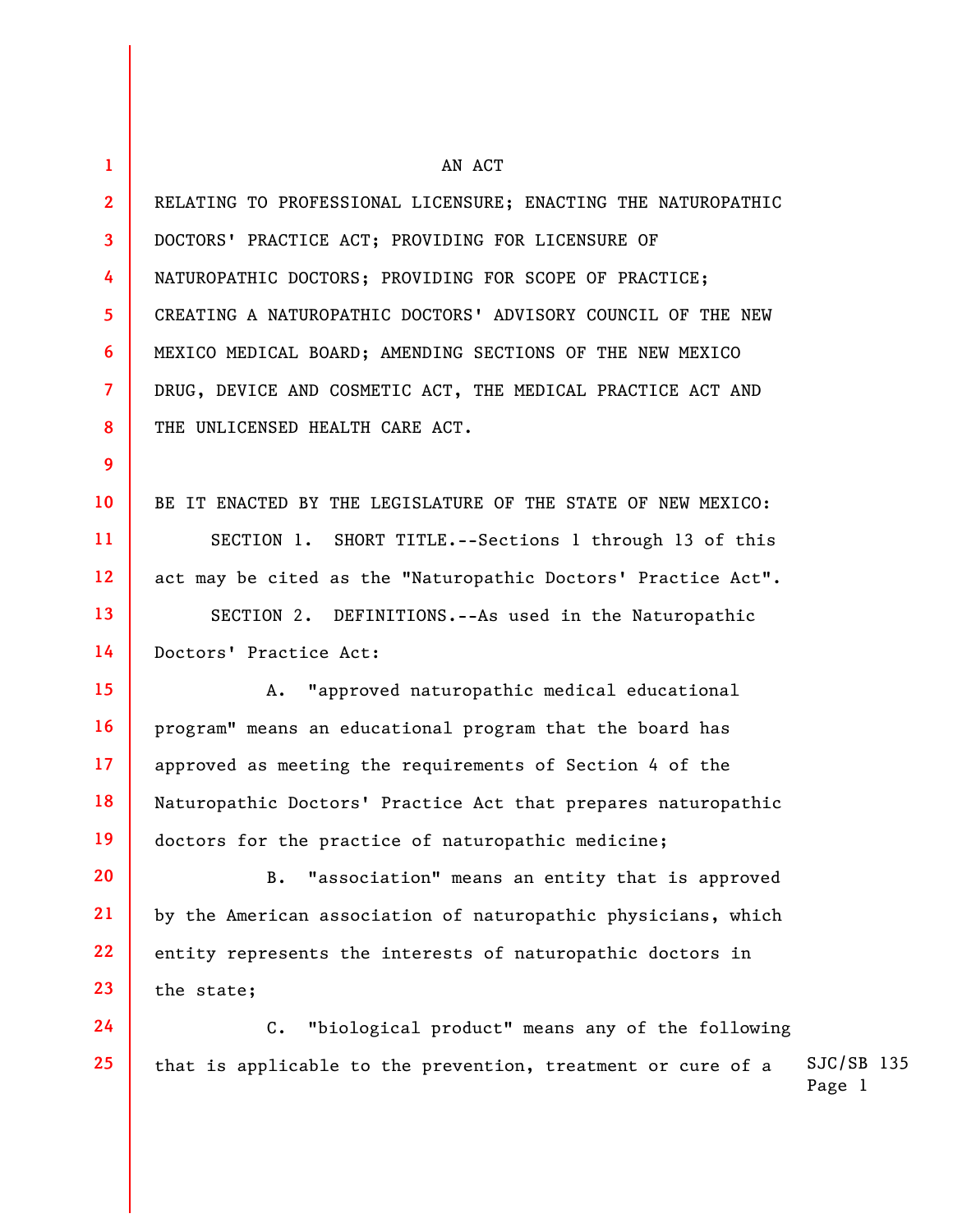**1 2 3 4 5 6 7 8 9 10 11 12 13 14 15 16 17 18 19 20 21 22 23 24 25**  disease or condition of human beings: (1) a virus; (2) a therapeutic serum; (3) a toxin; (4) an antitoxin; (5) a vaccine; (6) blood; (7) a blood component or derivative; (8) an allergenic product; (9) a protein, except any chemically synthesized polypeptide; (10) a product that is analogous to any of the products listed in Paragraphs (1) through (9) of this subsection; or (11) arsphenamine, a derivative of arsphenamine or any other trivalent organic arsenic compound; D. "board" means the New Mexico medical board established pursuant to the Medical Practice Act; E. "clinical laboratory procedure" means the use of venipuncture consistent with naturopathic medical practice, commonly used diagnostic modalities consistent with naturopathic practice, the recording of a patient's health history, physical examination, ordering and interpretation of radiographic diagnostics and other standard imaging and examination of body orifices, excluding endoscopy and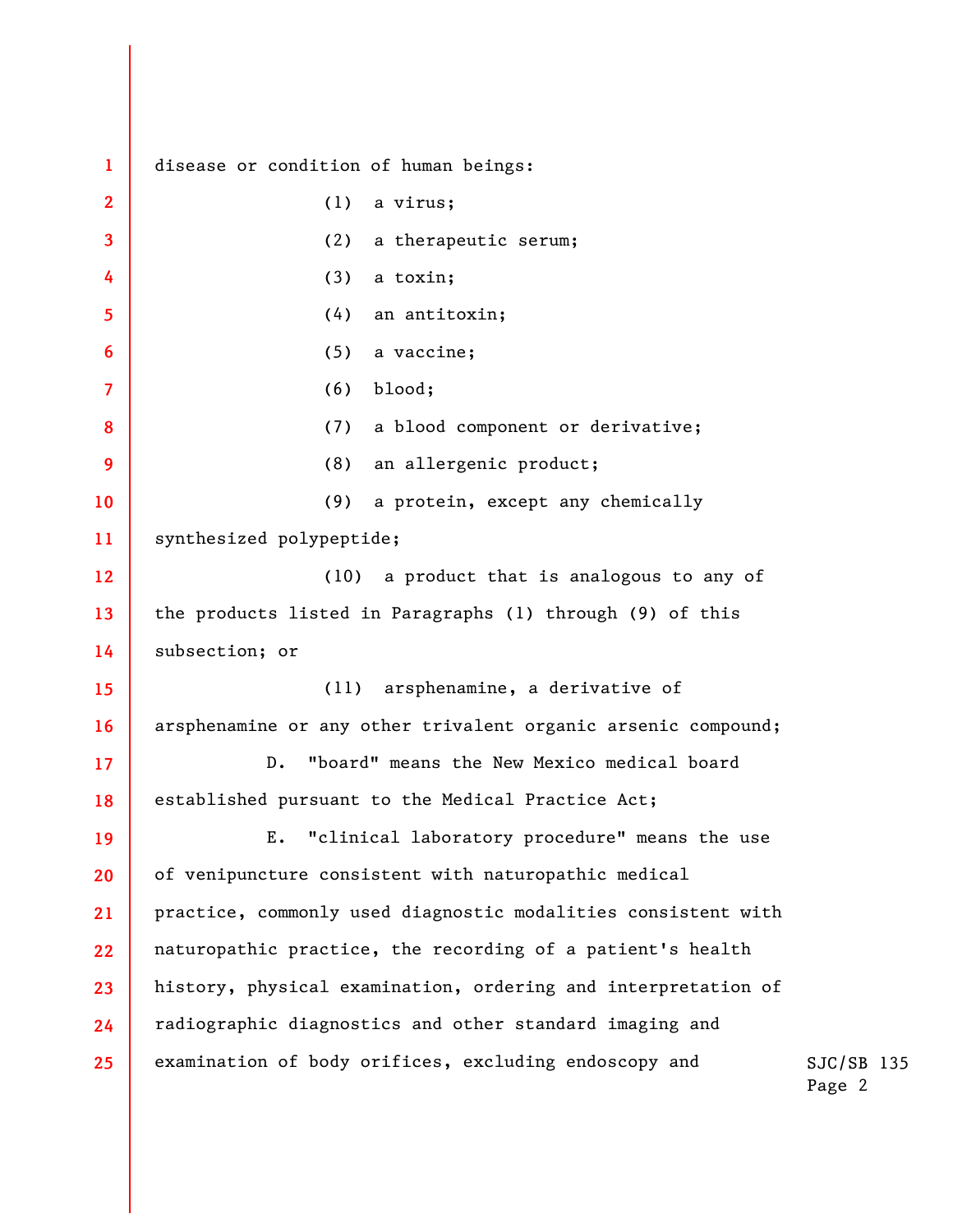SJC/SB 135 Page 3 **1 2 3 4 5 6 7 8 9 10 11 12 13 14 15 16 17 18 19 20 21 22 23 24 25**  colonoscopy. "Clinical laboratory procedure" includes the practice of obtaining samples of human tissues, except surgical excision beyond surgical excision that is authorized as a minor office procedure; F. "controlled substance" means a drug, substance or immediate precursor enumerated in Schedules I through V of the Controlled Substances Act; G. "council" means the naturopathic doctors' advisory council; H. "dangerous drug" has the same meaning as set forth in Section 26-1-2 NMSA 1978; I. "drug" has the same meaning as set forth in Section 26-1-2 NMSA 1978; J. "homeopathic medicine" means a system of medicine based on the use of infinitesimal doses of substances capable of producing symptoms similar to those of the disease treated, as listed in the homeopathic pharmacopoeia of the United States; K. "hygiene" means the use of preventive techniques, including personal hygiene, asepsis, public health and safety; L. "laboratory examination" means: (1) phlebotomy; (2) a clinical laboratory procedure; (3) an orificial examination;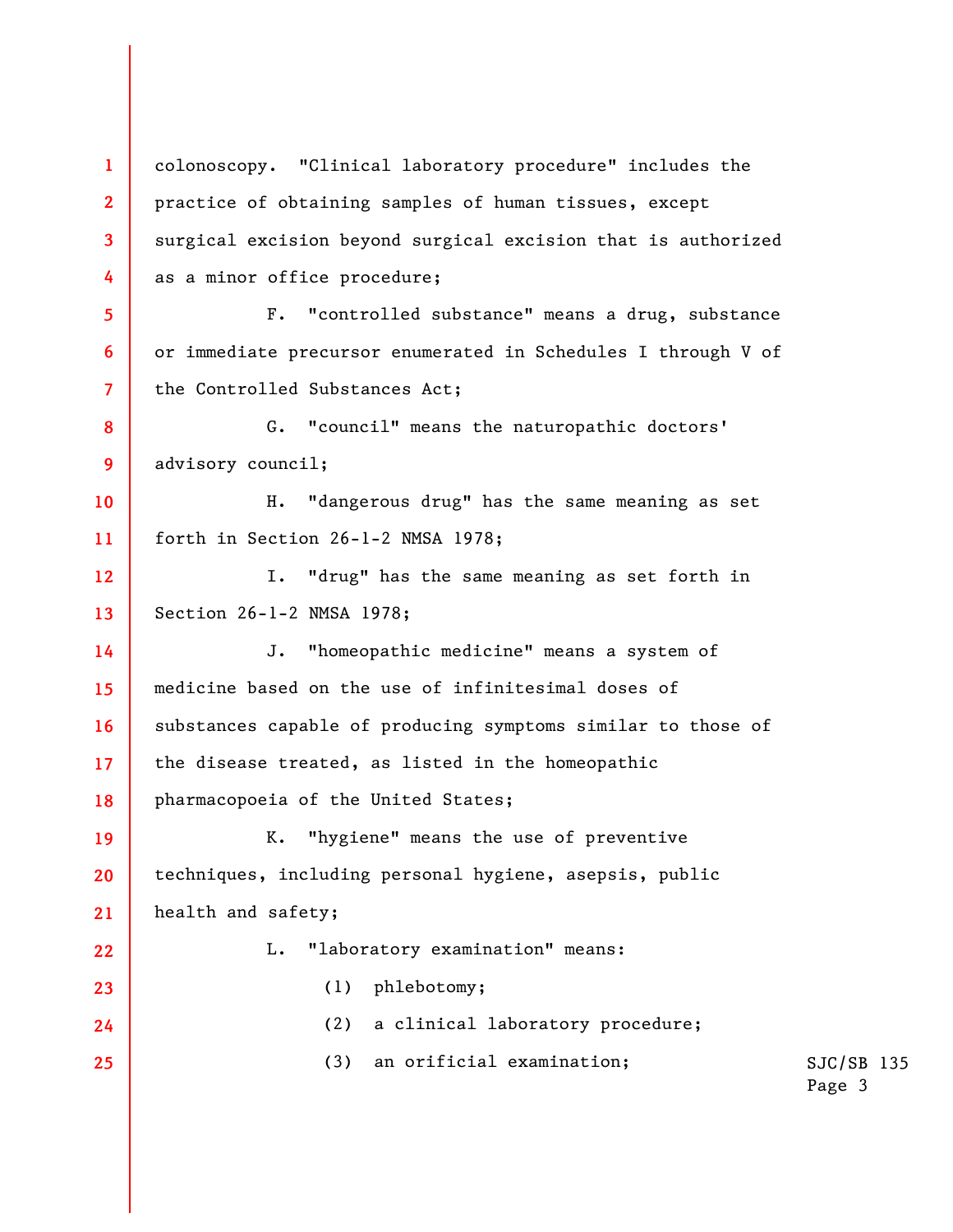SJC/SB 135 Page 4 **1 2 3 4 5 6 7 8 9 10 11 12 13 14 15 16 17 18 19 20 21 22 23 24 25**  (4) a physiological function test; or (5) a screening or test that the board has authorized naturopathic doctors to perform, when indicated, which results are interpreted by the naturopathic doctor; M. "legend drug" means a drug that is an unscheduled dangerous drug; N. "license" means a license issued by the board to an individual pursuant to the Naturopathic Doctors' Practice Act and board rules authorizing that individual to practice naturopathic medicine in the state; O. "licensee" means a naturopathic doctor licensed by the board to practice naturopathic medicine in the state; P. "minor office procedure" means minor surgical care and procedures, including: (1) surgical care incidental to superficial laceration, lesion or abrasion, excluding surgical care to treat a lesion suspected of malignancy; (2) the removal of foreign bodies located in superficial structures, excluding the globe of the eye; (3) trigger point therapy; (4) dermal stimulation; (5) allergy testing and treatment; and (6) the use of antiseptics and topical or local anesthetics; Q. "naturopathic doctor" means an individual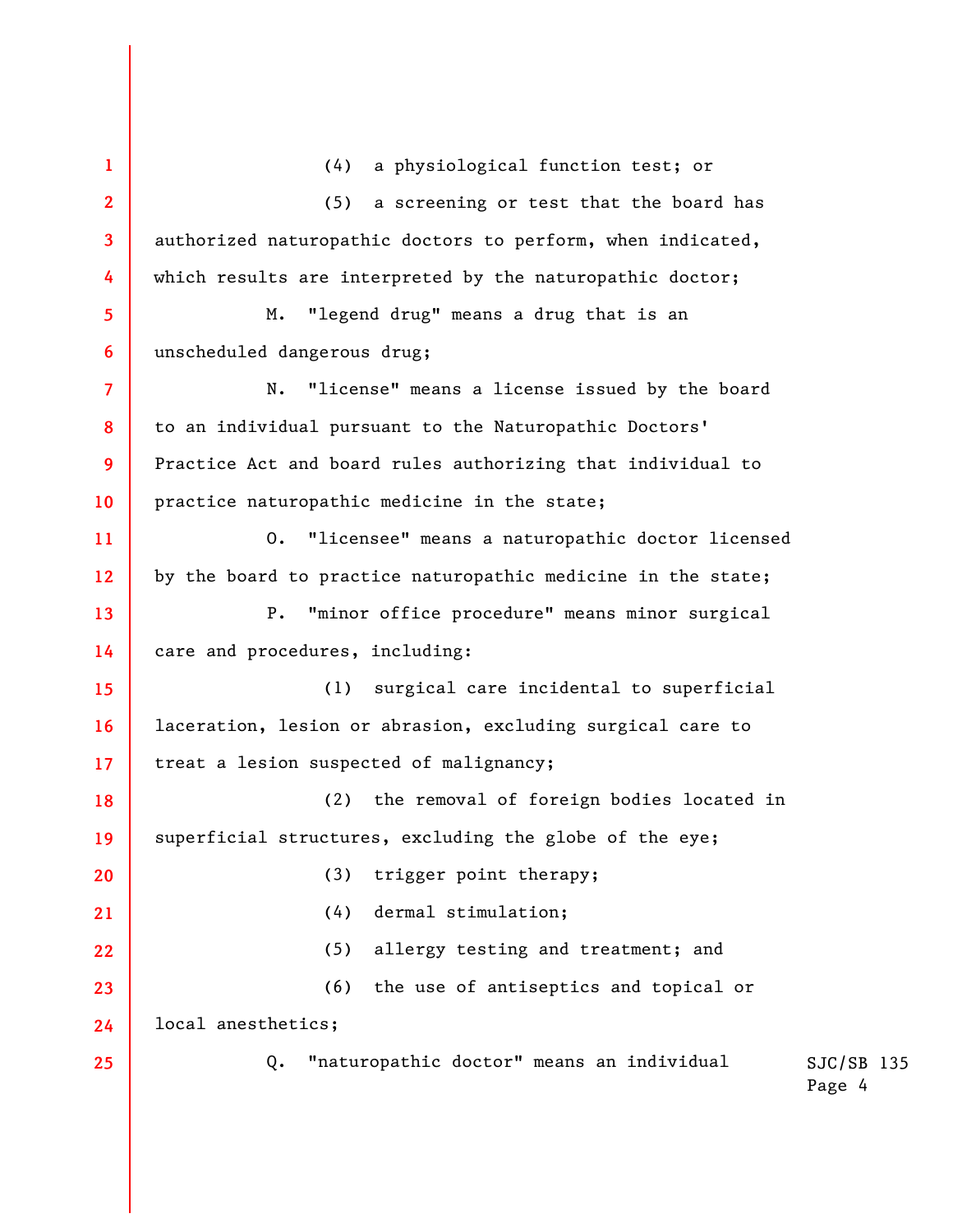SJC/SB 135 Page 5 **1 2 3 4 5 6 7 8 9 10 11 12 13 14 15 16 17 18 19 20 21 22 23 24 25**  licensed pursuant to the Naturopathic Doctors' Practice Act as a naturopathic doctor to practice naturopathic medicine in the state; R. "naturopathic medicine" means: (1) a system of health care for the prevention, diagnosis and treatment of human health conditions, injury and disease; (2) the promotion or restoration of health; and (3) the support and stimulation of a patient's inherent self-healing processes through patient education and the use of naturopathic therapies and therapeutic substances; S. "naturopathic physical medicine" means the use of one or more of the following physical agents in a manner consistent with naturopathic medical practice on a part or the whole of the body, by hand or by mechanical means, in the resolution of a human ailment or conditions: (1) air; (2) water; (3) heat; (4) cold; (5) sound; (6) light; (7) electromagnetism;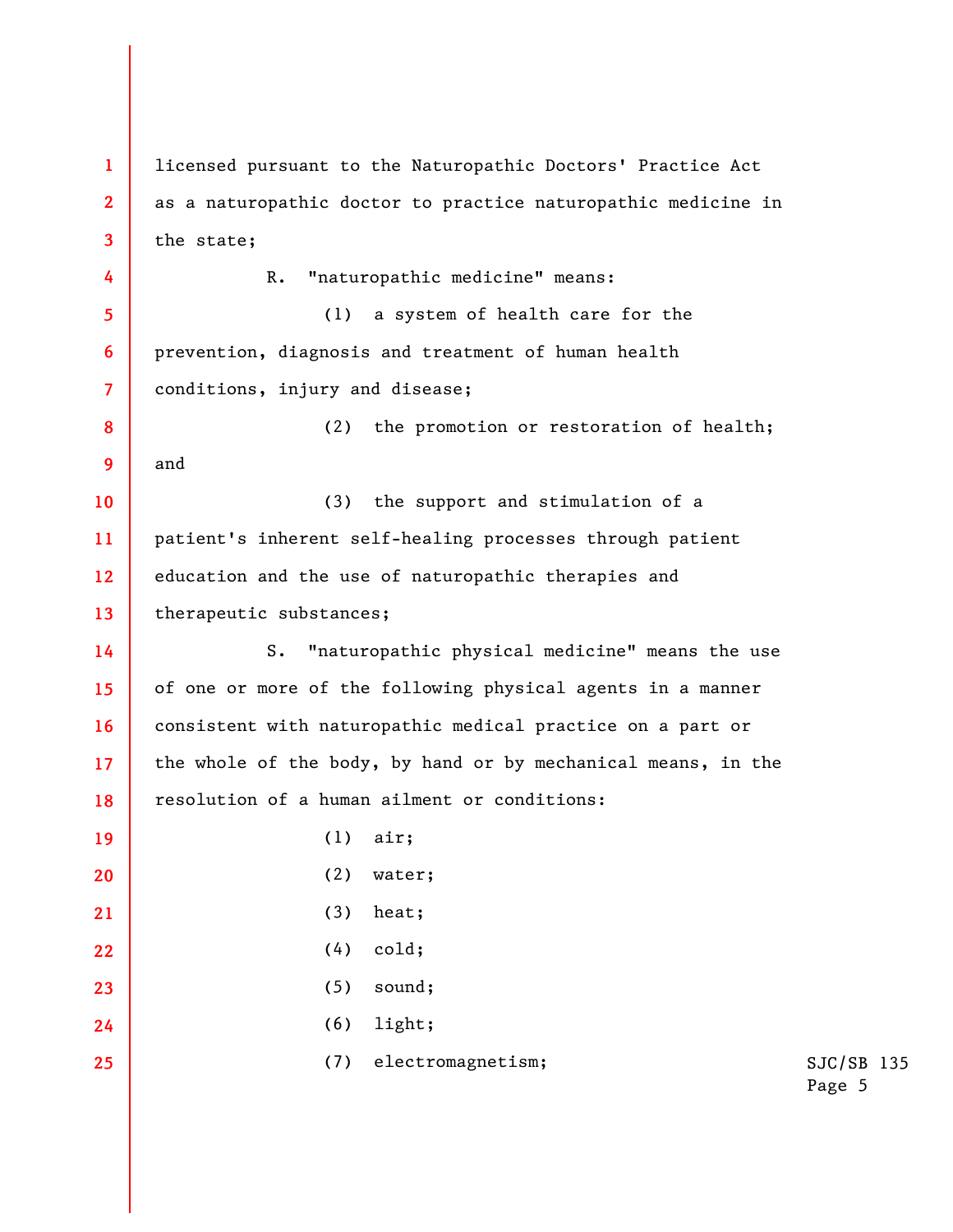| 1                       | (8)<br>colon hydrotherapy;                                    |          |
|-------------------------|---------------------------------------------------------------|----------|
| $\overline{2}$          | soft tissue therapy;<br>(9)                                   |          |
| $\overline{\mathbf{3}}$ | (10)<br>joint mobilization;                                   |          |
| 4                       | (11)<br>therapeutic exercise; or                              |          |
| 5                       | (12)<br>naturopathic manipulation;                            |          |
| 6                       | "naturopathic therapy" means the use of:<br>T.                |          |
| $\overline{7}$          | (1)<br>naturopathic physical medicine;                        |          |
| 8                       | (2)<br>suggestion;                                            |          |
| 9                       | (3)<br>hygiene;                                               |          |
| 10                      | (4)<br>a therapeutic substance;                               |          |
| 11                      | (5)<br>a dangerous drug;                                      |          |
| 12                      | (6)<br>nutrition and food science;                            |          |
| 13                      | (7)<br>homeopathic medicine;                                  |          |
| 14                      | (8)<br>a clinical laboratory procedure; or                    |          |
| 15                      | (9)<br>a minor office procedure;                              |          |
| 16                      | "nutrition and food science" means the<br>U.                  |          |
| 17                      | prevention and treatment of disease or other human conditions |          |
| 18                      | through the use of food, water, herbs, roots, bark or natural |          |
| 19                      | food elements;                                                |          |
| 20                      | V. "prescription" has the same meaning as set                 |          |
| 21                      | forth in Section 26-1-2 NMSA 1978;                            |          |
| 22                      | "professional examination" means a competency-<br>W.          |          |
| 23                      | based national naturopathic doctor licensing examination      |          |
| 24                      | administered by the North American board of naturopathic      |          |
| 25                      | examiners or its successor agency, which board has been       | SJ<br>Pa |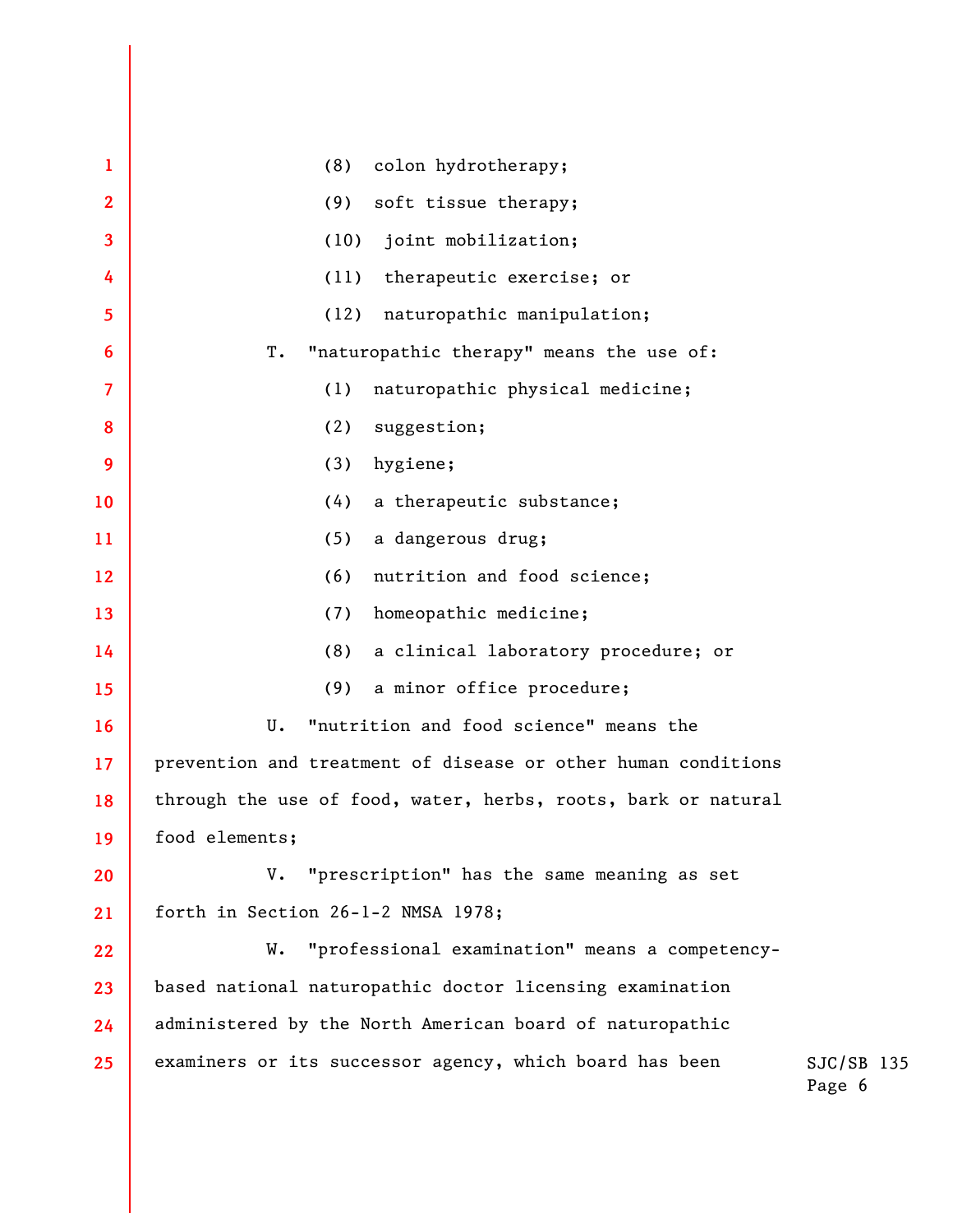| $\mathbf{1}$            | nationally recognized to administer a naturopathic         |                        |  |
|-------------------------|------------------------------------------------------------|------------------------|--|
| $\overline{2}$          | examination that represents federal standards of education |                        |  |
| $\overline{\mathbf{3}}$ | and training;                                              |                        |  |
| 4                       | "suggestion" means a technique using:<br>Χ.                |                        |  |
| $5\phantom{.0}$         | (1) biofeedback;                                           |                        |  |
| $6\phantom{1}6$         | hypnosis;<br>(2)                                           |                        |  |
| $\overline{7}$          | (3) health education; or                                   |                        |  |
| 8                       | (4) health counseling; and                                 |                        |  |
| 9                       | "therapeutic substance" means any of the<br>Υ.             |                        |  |
| 10                      | following exemplified in a standard naturopathic medical   |                        |  |
| 11                      | text, journal or pharmacopeia:                             |                        |  |
| 12                      | (1)<br>a vitamin;                                          |                        |  |
| 13                      | (2)<br>a mineral;                                          |                        |  |
| 14                      | (3)<br>a nutraceutical;                                    |                        |  |
| 15                      | a botanical medicine;<br>(4)                               |                        |  |
| 16                      | (5)<br>oxygen;                                             |                        |  |
| 17                      | a homeopathic medicine;<br>(6)                             |                        |  |
| 18                      | a hormone;<br>(7)                                          |                        |  |
| 19                      | a hormonal or pharmaceutical<br>(8)                        |                        |  |
| 20                      | contraceptive device; or                                   |                        |  |
| 21                      | other physiologic substance.<br>(9)                        |                        |  |
| 22                      | QUALIFICATIONS FOR LICENSURE. -- The board<br>SECTION 3.   |                        |  |
| 23                      | shall license an applicant who:                            |                        |  |
| 24                      | is of good moral character, in accordance with<br>A.       |                        |  |
| 25                      | standards established by rules of the board;               | $SJC/SB$ 135<br>Page 7 |  |
|                         |                                                            |                        |  |
|                         |                                                            |                        |  |
|                         |                                                            |                        |  |
|                         |                                                            |                        |  |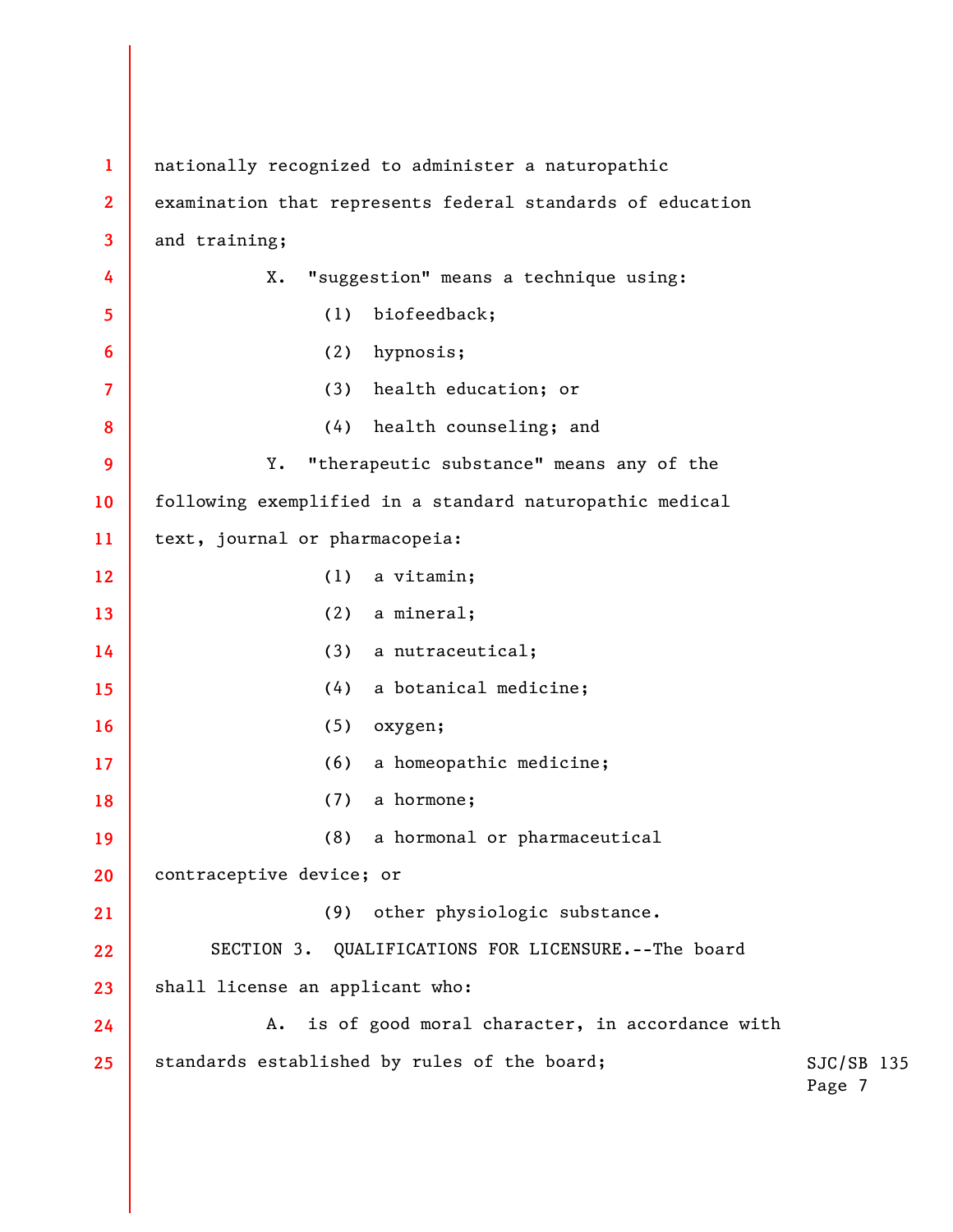SJC/SB 135 Page 8 **1 2 3 4 5 6 7 8 9 10 11 12 13 14 15 16 17 18 19 20 21 22 23 24 25**  B. submits, in accordance with rules of the board, the following items to the board: (1) an application for licensure designed and approved by the board and submitted in accordance with rules of the board; (2) an application fee submitted in an amount and manner established by rules of the board; (3) evidence that the applicant has graduated from an approved naturopathic medical educational program; (4) evidence that the applicant has passed a professional examination; (5) evidence that the applicant has passed a state jurisprudence examination that meets standards established in rules of the board; and (6) evidence of professional liability insurance with policy limits not less than prescribed by the board; C. is determined by the board, upon recommendation by the council, to be physically and mentally capable of safely practicing naturopathic medicine with or without reasonable accommodation; and D. has not had a license to practice naturopathic medicine or other health care license registration or certificate refused, revoked or suspended by any other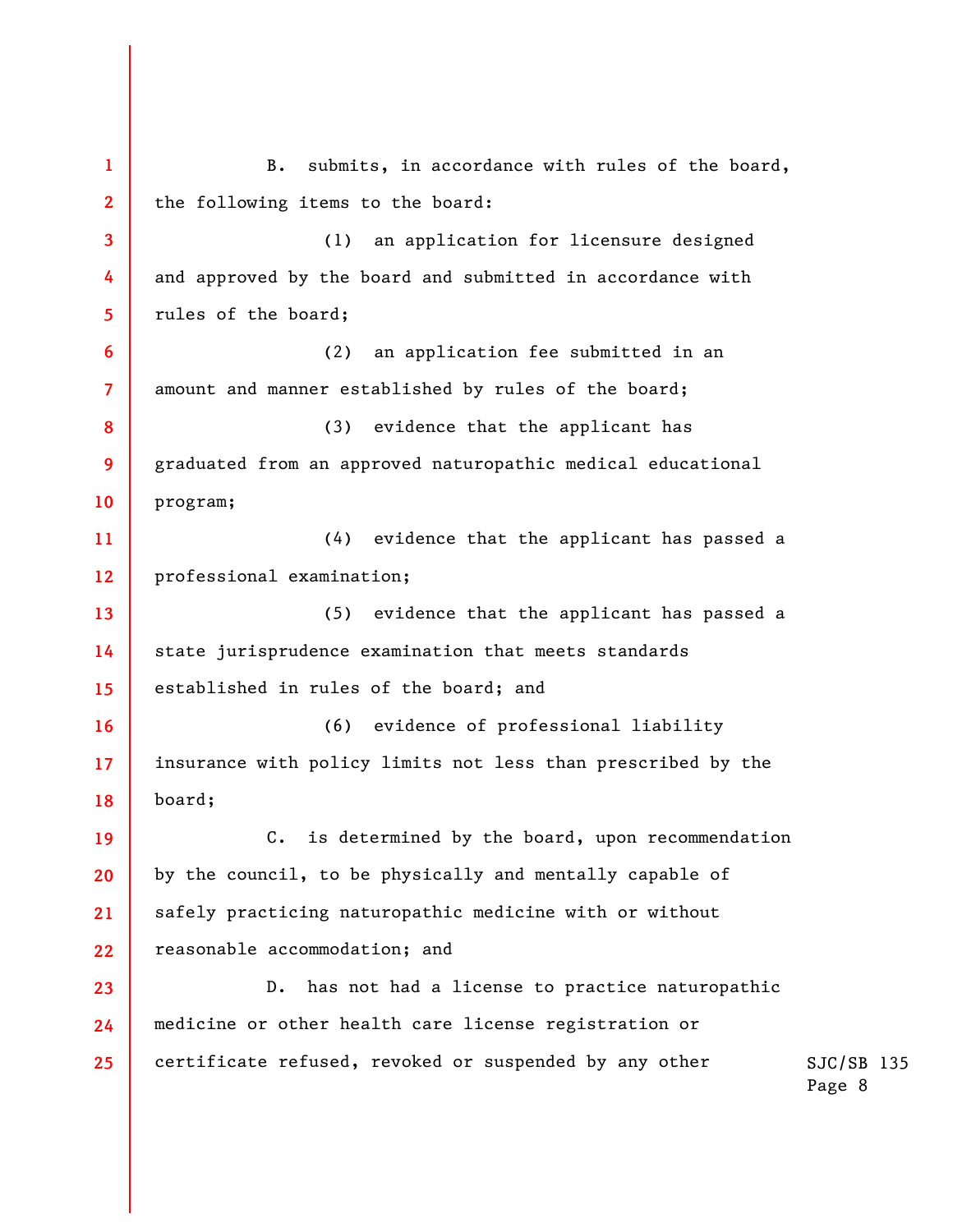jurisdiction for reasons that relate to the applicant's ability to skillfully and safely practice naturopathic medicine unless that license, registration or certification has been restored to good standing by that jurisdiction.

**1** 

**2** 

**3** 

**4** 

**5** 

**6** 

**7** 

**8** 

**9** 

**10** 

**11** 

**12** 

**13** 

**14** 

**15** 

**16** 

**17** 

**18** 

SECTION 4. APPROVED NATUROPATHIC MEDICAL EDUCATIONAL PROGRAM.--With the advice and consent of the council, the board shall establish by rule guidelines for an approved naturopathic medical educational program, which guidelines shall meet the following requirements and the board's specifications for the education of naturopathic doctors. The approved naturopathic medical educational program shall:

A. offer graduate-level, full-time didactic and supervised clinical training;

B. be accredited, or shall have achieved candidacy status for accreditation, by the council on naturopathic medical education or an equivalent federally recognized accrediting body for naturopathic medical programs that is also recognized by the board; and

**19 20**  C. be conducted by an institution, or a division of an institution of higher education, that:

**21 22 23 24 25**  (1) is accredited or is a candidate for accreditation by a regional or national institutional accrediting agency recognized by the United States secretary of education or a diploma-granting, degree-equivalent college or university; or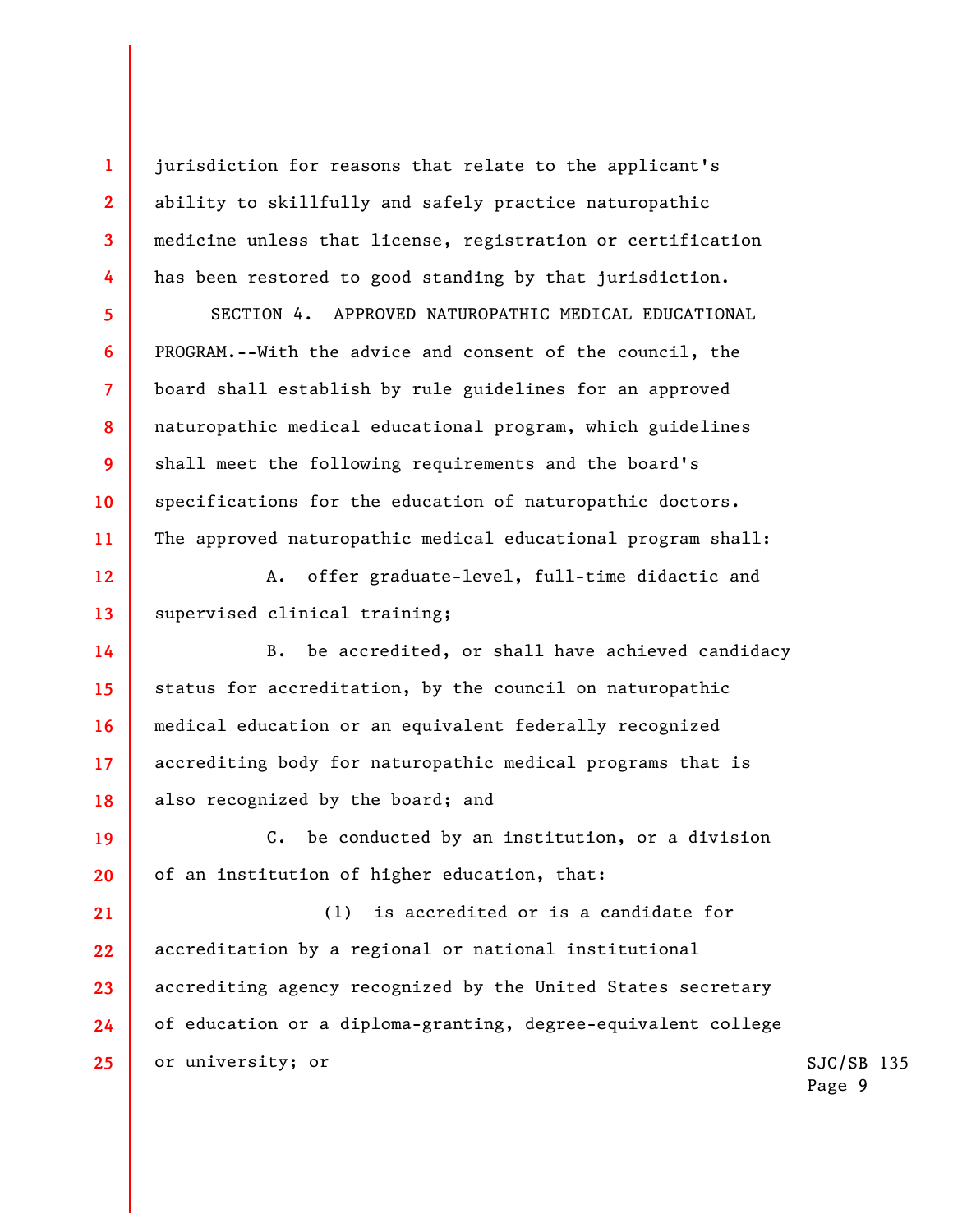SJC/SB 135 Page 10 **1 2 3 4 5 6 7 8 9 10 11 12 13 14 15 16 17 18 19 20 21 22 23 24 25**  (2) meets equivalent standards for recognition of accreditation established in rules of the board for medical education programs offered in Canada. SECTION 5. DISPLAY OF LICENSE.--A licensee shall display the licensee's license in the licensee's place of business in a location clearly visible to the licensee's patients and shall also display evidence of the licensee having completed an approved naturopathic medical educational program. SECTION 6. SCOPE OF PRACTICE.-- A. A licensee may practice naturopathic medicine only to provide primary care, as "primary care" is defined in rules of the board, as follows: (1) in collaboration with a physician licensed pursuant to the Medical Practice Act or the Osteopathic Medicine Act; and (2) in alignment with naturopathic medical education to: (a) perform physical examinations; (b) order laboratory examinations; (c) order diagnostic imaging studies; (d) interpret the results of laboratory examinations for diagnostic purposes; (e) order and, based on a radiologist's report, take action on diagnostic imaging studies in a manner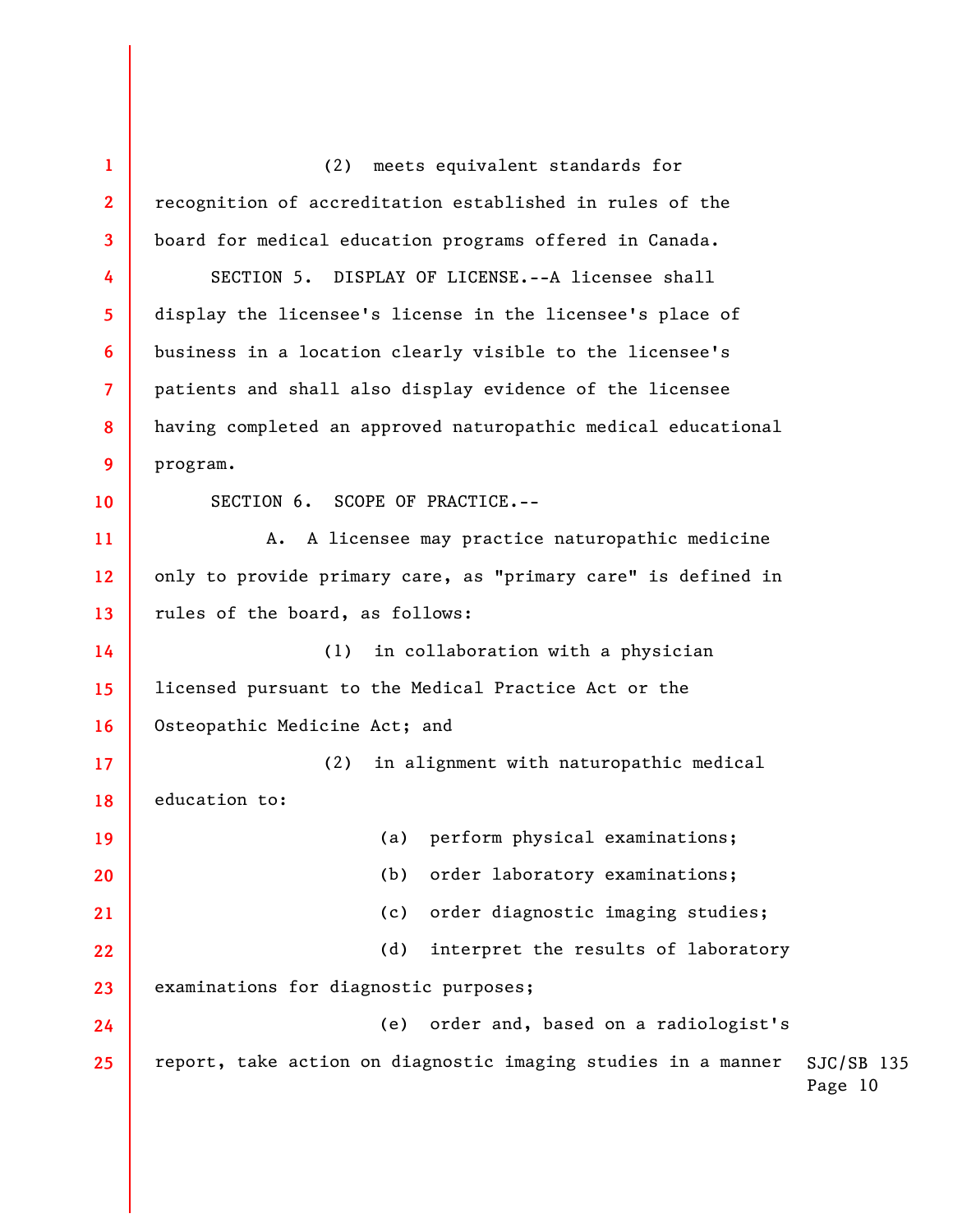**1**  consistent with naturopathic training;

**2 3 4 5 6**  (f) prescribe, administer, dispense and order the class of drugs that excludes the natural derivatives of opium, which are morphine and codeine, and related synthetic and semi-synthetic compounds that act upon opioid receptors;

**7 8 9 10 11 12 13 14 15 16**  (g) after passing a pharmacy examination authorized by rules of the board, prescribe, administer, dispense and order: 1) all legend drugs; and 2) testosterone products and all drugs within Schedules III, IV and V of the Controlled Substances Act, excluding all benzodiazapines, opioids and opioid derivatives; (h) administer intramuscular, intravenous, subcutaneous, intra-articular and intradermal injections of substances appropriate to naturopathic medicine;

**17 18 19 20 21 22 23**  (i) use routes of administration that include oral, nasal, auricular, ocular, rectal, vaginal, transdermal, intradermal, subcutaneous, intravenous, intra-articular and intramuscular consistent with the education and training of a naturopathic doctor; (j) perform naturopathic physical medicine;

(k) employ the use of naturopathic

therapy; and

**24** 

**25**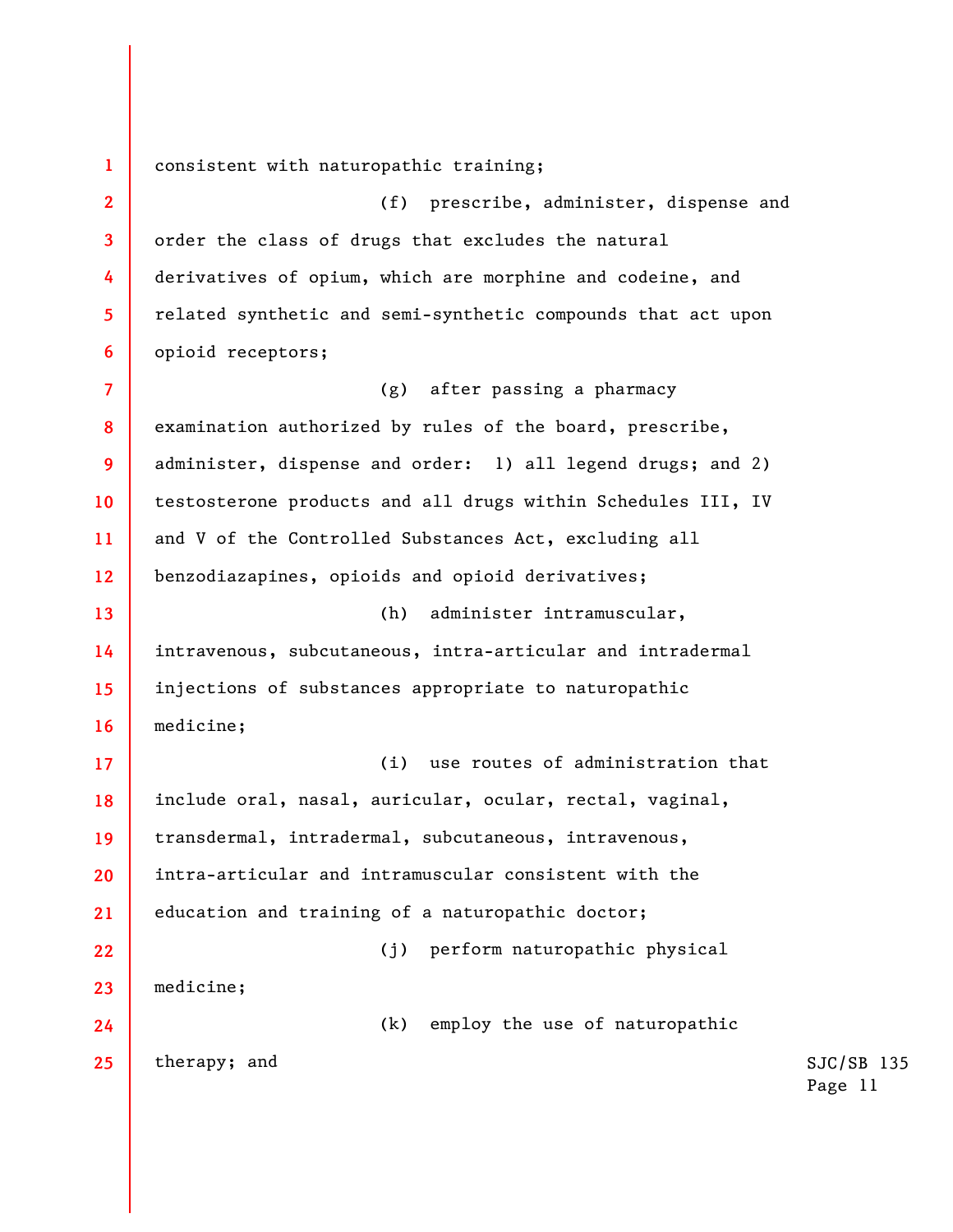**1 2 3**  (l) use therapeutic devices, barrier contraception, intrauterine devices, hormonal and pharmaceutical contraception and durable medical equipment.

B. As used in this section, "collaboration" means the process by which a licensed physician and a naturopathic doctor jointly contribute to the health care and medical treatment of patients; provided that:

**8 9 10**  (1) each collaborator performs actions that the collaborator is licensed or otherwise authorized to perform; and

**11 12 13**  (2) collaboration shall not be construed to require the physical presence of the licensed physician at the time and place services are rendered.

**14 15 18**  SECTION 7. REFERRAL REQUIREMENT.--A licensee shall refer to a physician authorized to practice in the state under the Medical Practice Act or the Osteopathic Medicine Act any patient whose medical condition should, at the time of evaluation or treatment, be determined to be beyond the scope of practice of the licensee.

**20** 

**19** 

**21** 

**22** 

**16** 

**17** 

**4** 

**5** 

**6** 

**7** 

SECTION 8. PROHIBITIONS.--A licensee shall not:

A. provide care outside of the scope of primary care, as that term is defined in rules of the board;

**23 24 25**  B. perform surgery outside of the scope of minor office procedures permitted in the employment of naturopathic therapy;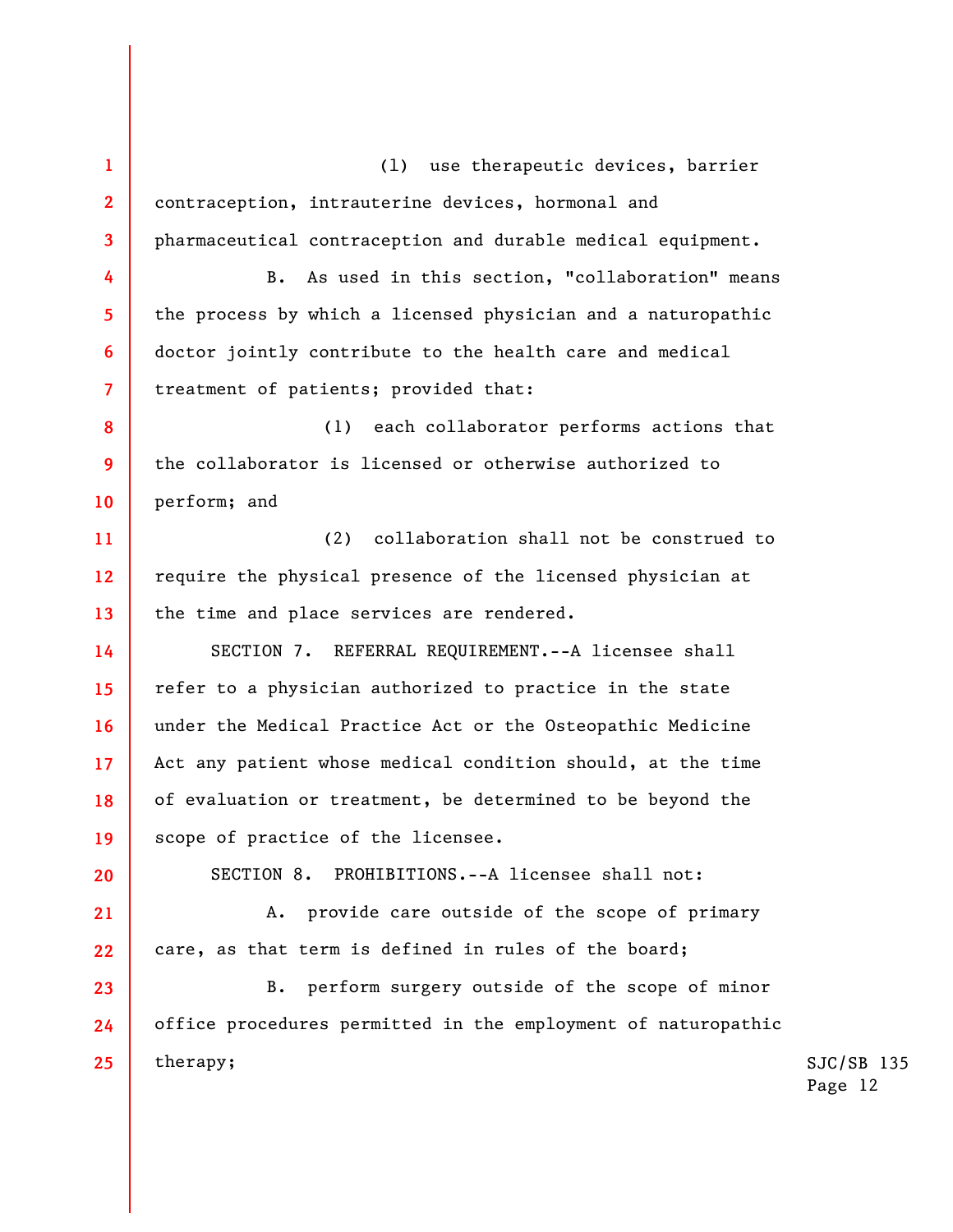**1 2 3 4 5 6 7 8 9 10 11 12 13 14 15 16 17 18 19 20 21 22 23 24 25**  C. use general or spinal anesthetics; D. administer ionizing radioactive substances for therapeutic purposes; E. perform a surgical procedure using a laser device; F. perform a surgical procedure involving any of the following areas of the body that extend beyond superficial tissue: (1) eye; (2) ear; (3) tendon; (4) nerves; (5) veins; or (6) artery; G. perform a surgical abortion; H. treat any lesion suspected of malignancy or requiring surgical removal; or I. perform acupuncture. SECTION 9. EXEMPTIONS.--Nothing in the Naturopathic Doctors' Practice Act shall be construed to prohibit or to restrict: A. the practice of a health care profession by an individual who is licensed, certified or registered under other laws of this state and who is performing services within the individual's authorized scope of practice;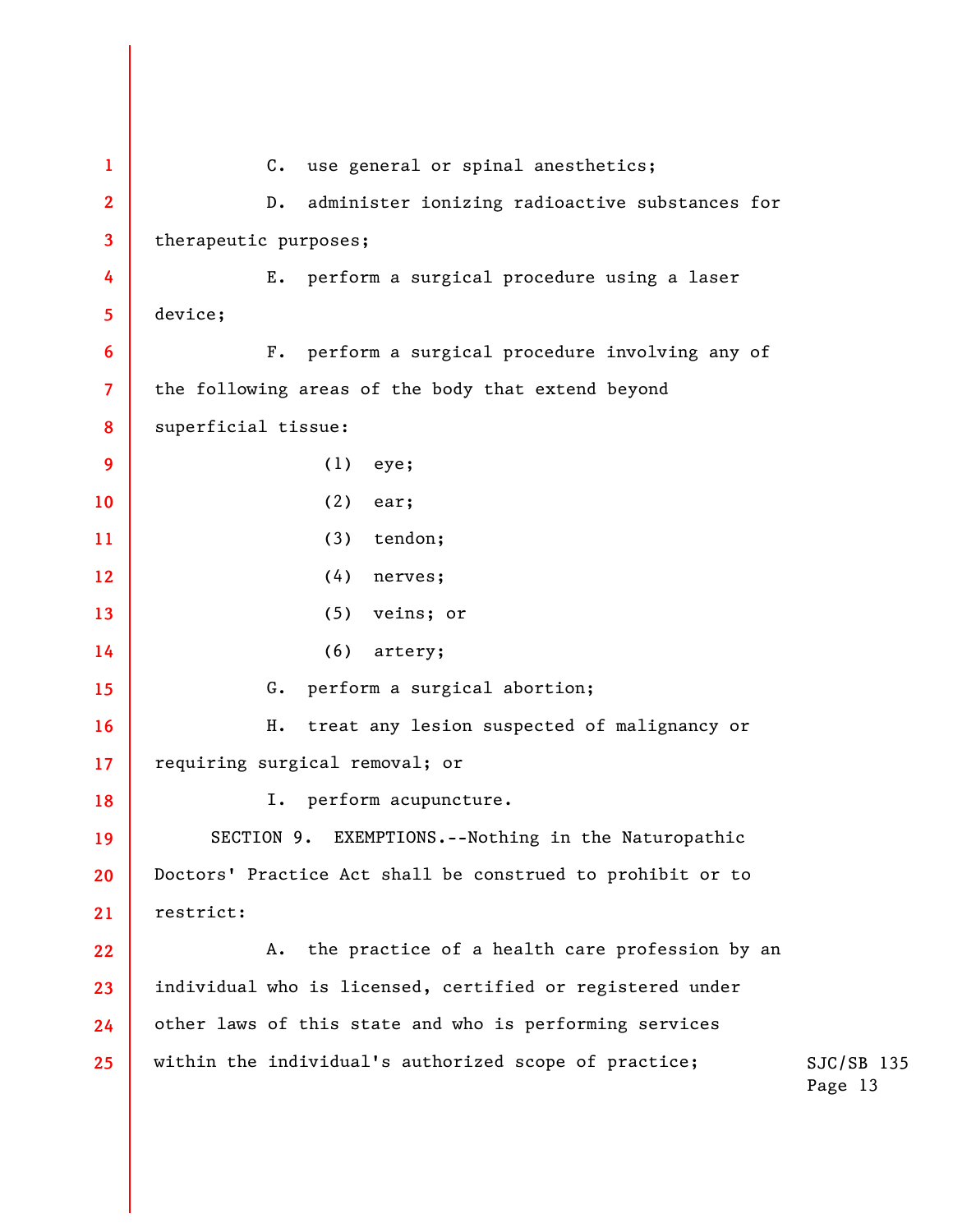B. the practice of naturopathic medicine by a student enrolled in an approved naturopathic medical educational program; provided that the practice of naturopathic medicine by a student is performed pursuant to a course of instruction or an assignment from an instructor and under the supervision of the instructor who is a licensee or a duly licensed professional in the instructed field;

**1** 

**2** 

**3** 

**4** 

**5** 

**6** 

**7** 

**8** 

**9** 

**10** 

**11** 

**12** 

**13** 

**14** 

**15** 

**16** 

**17** 

**18** 

**19** 

**20** 

**21** 

C. any person that sells a vitamin or herb from providing information about the vitamin or herb;

D. the practice of naturopathic medicine by persons who are licensed to practice in any other state or district in the United States and who enter this state to consult with a naturopathic doctor of this state; provided that the consultation is limited to examination, recommendation or testimony in litigation; or

E. any person or practitioner who is not licensed as a naturopathic doctor from recommending ayurvedic medicine, herbal remedies, nutritional advice, homeopathy or other therapy that is within the scope of practice of the Unlicensed Health Care Practice Act; provided that the person or practitioner shall not:

**22 23**  (1) use a title protected pursuant to Section 10 of the Naturopathic Doctors' Practice Act;

**24 25**  (2) represent or assume the character or appearance of a licensee; or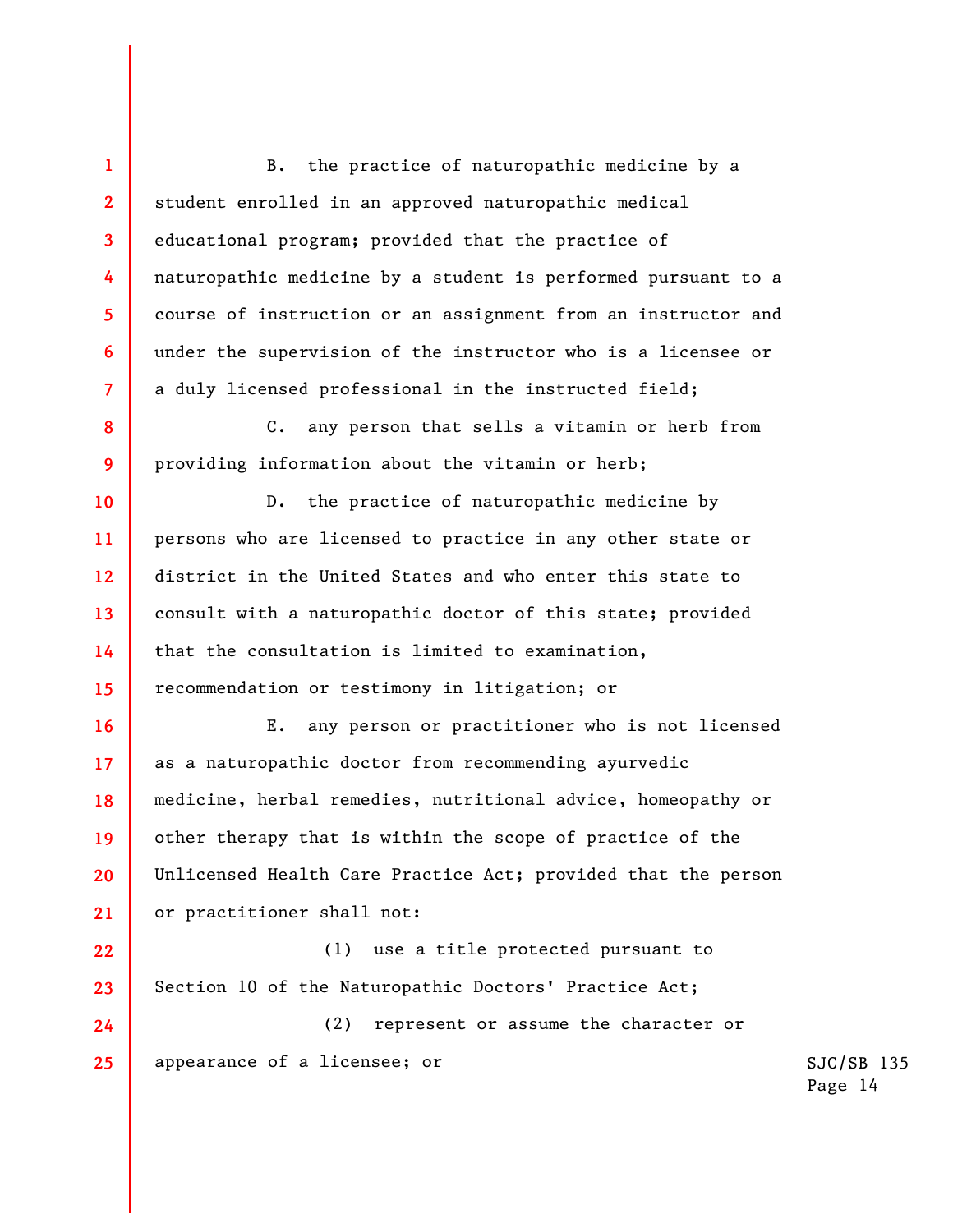| $\mathbf{1}$            | otherwise use a name, title or other<br>(3)                |                         |
|-------------------------|------------------------------------------------------------|-------------------------|
| $\overline{2}$          | designation that indicates or implies that the person is a |                         |
| $\overline{\mathbf{3}}$ | licensee.                                                  |                         |
| 4                       | SECTION 10. PROTECTED TITLES.--                            |                         |
| 5                       | A licensee shall use the title "naturopathic<br>Α.         |                         |
| $6\phantom{1}$          | doctor" and the recognized abbreviation "N.D.".            |                         |
| $\overline{7}$          | A licensee has the exclusive right to use the<br>В.        |                         |
| 8                       | following terms in reference to the licensee's self:       |                         |
| 9                       | "naturopathic doctor";<br>(1)                              |                         |
| 10 <sup>°</sup>         | "doctor of naturopathic medicine";<br>(2)                  |                         |
| 11                      | "doctor of naturopathy";<br>(3)                            |                         |
| 12                      | $"N.D."$ ;<br>(4)                                          |                         |
| 13                      | (5)<br>$"ND"$ ;                                            |                         |
| 14                      | (6)<br>"NMD"; and                                          |                         |
| 15                      | ''N.M.D.''.<br>(7)                                         |                         |
| 16                      | C. An individual represents the individual's self          |                         |
| 17 <sup>2</sup>         | to be a naturopathic doctor when the individual uses or    |                         |
| 18                      | adopts any of the following terms in reference to the      |                         |
| 19                      | individual's self:                                         |                         |
| 20                      | "naturopathic doctor";<br>(1)                              |                         |
| 21                      | "doctor of naturopathic medicine";<br>(2)                  |                         |
| 22                      | (3)<br>"doctor of naturopathy";                            |                         |
| 23                      | $"N.D."$ ;<br>(4)                                          |                         |
| 24                      | $"ND"$ ;<br>(5)                                            |                         |
| 25                      | (6)<br>"NMD"; and                                          | $SJC/SB$ 135<br>Page 15 |
|                         |                                                            |                         |
|                         |                                                            |                         |
|                         |                                                            |                         |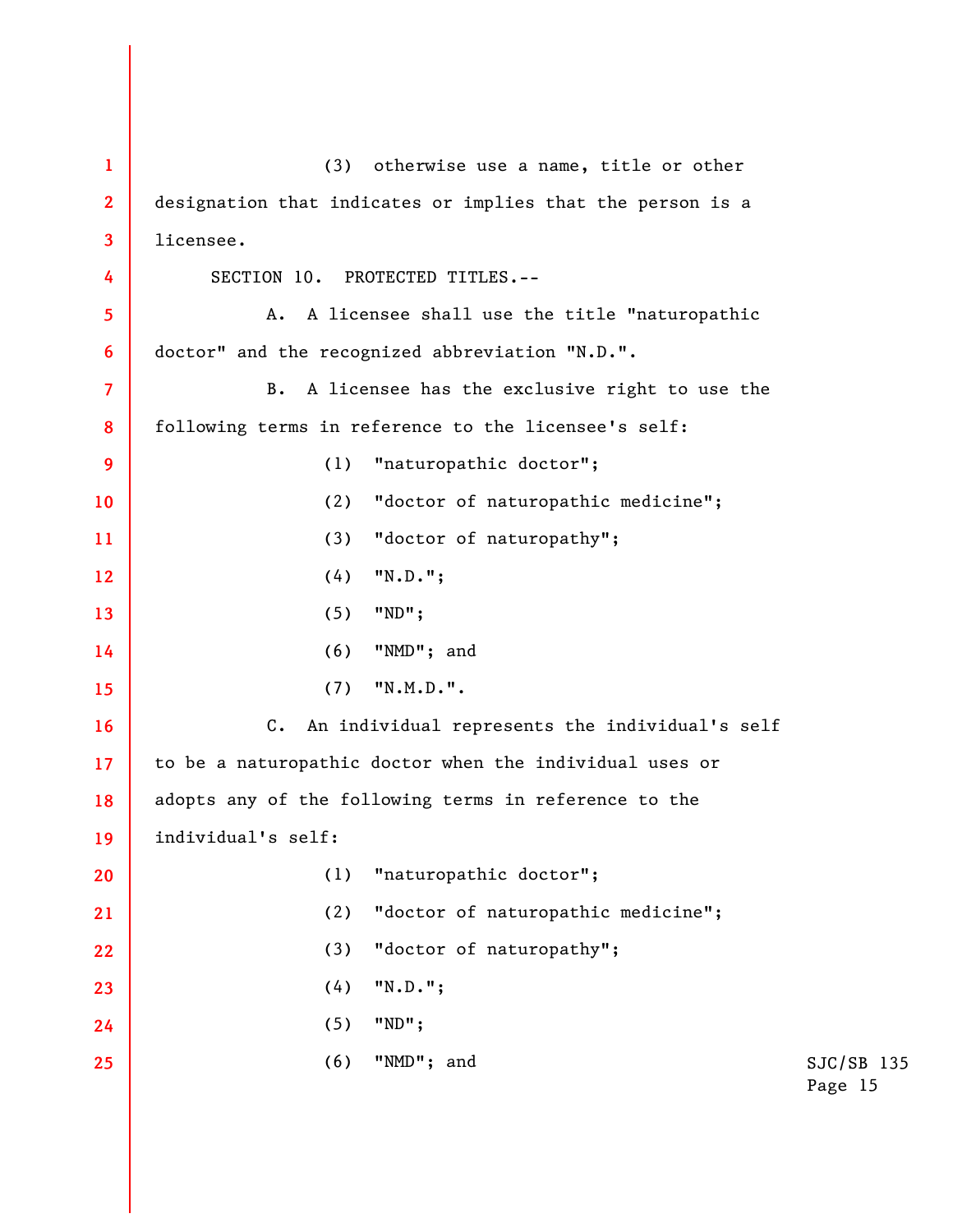**1 2 3 4 5 6 7 8 9 10 11 12 13 14 15 16 17 18 19 20 21 22 23 24 25**  (7) "N.M.D.". D. An individual shall not represent the individual's self to the public as a naturopathic doctor, a doctor of naturopathic medicine or a doctor of naturopathy, or as being otherwise authorized to practice naturopathic medicine in the state, unless the individual is a licensee. E. A licensee shall not represent the licensee's self as a "naturopathic physician"; provided that representing that the licensee is a member of an organization that uses the term "naturopathic physicians" in the organization's name shall not be construed to be a violation of the provisions of this subsection. SECTION 11. NATUROPATHIC DOCTORS' ADVISORY COUNCIL CREATED.-- A. The "naturopathic doctors' advisory council" is created as a council to the board under the direction of the board. The council shall advise the board regarding: (1) licensure of naturopathic doctors; and (2) the board's approval of matters relating to the training and licensure of naturopathic doctors. B. By July 1, 2019, the board shall appoint an initial council of one member for a term of four years and two members for terms of three years each. The initial council shall consist of three voting members as follows: (1) either: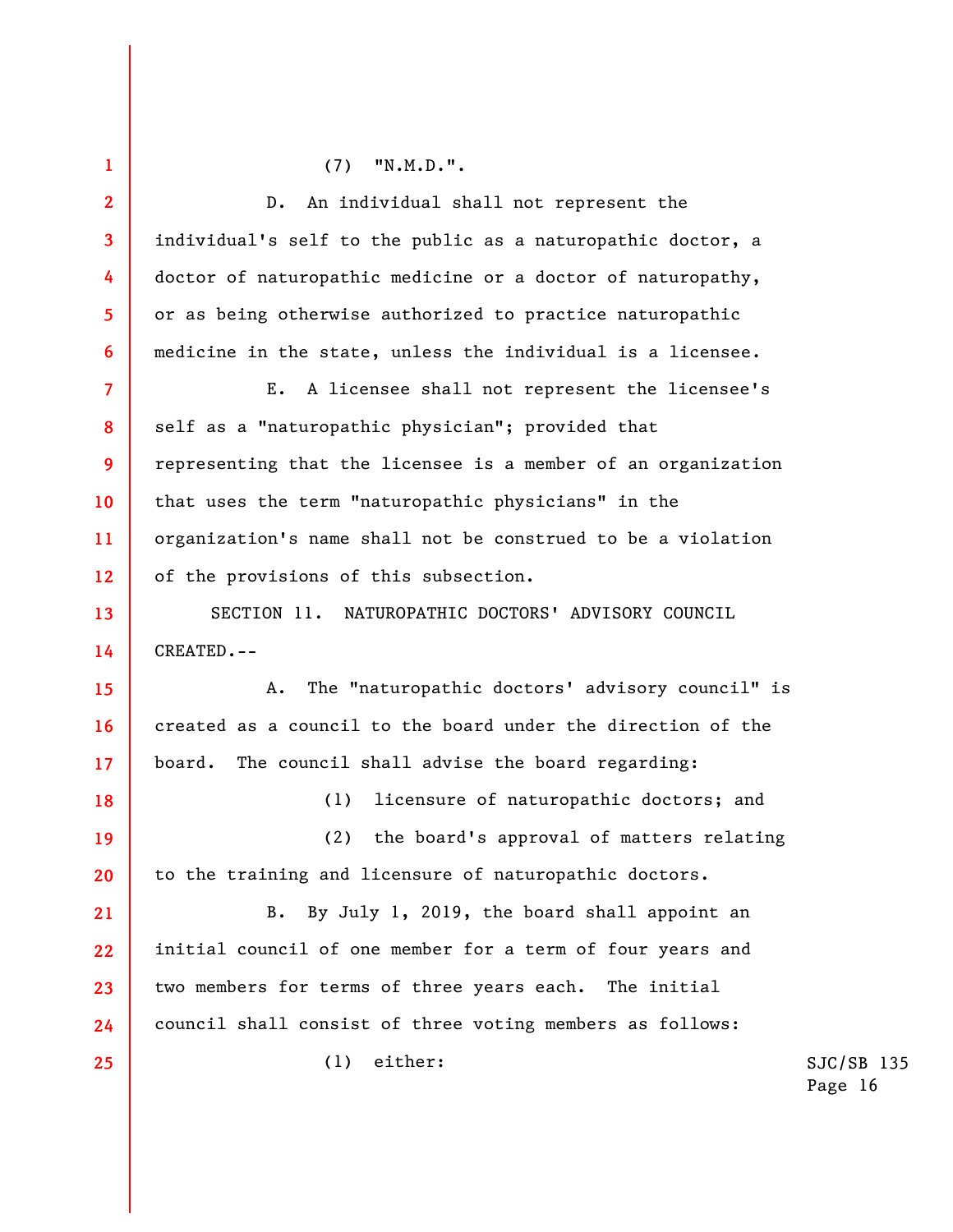| $\mathbf 1$              | two members of an association; or<br>(a)                      |                         |
|--------------------------|---------------------------------------------------------------|-------------------------|
| $\overline{2}$           | one member of an association and<br>(b)                       |                         |
| 3                        | one member who is a physician licensed pursuant to the        |                         |
| 4                        | Medical Practice Act who has worked collaboratively with a    |                         |
| 5                        | member of an association for at least two years prior to      |                         |
| 6                        | being appointed to the council; and                           |                         |
| $\overline{\mathcal{L}}$ | one member who is a resident of the<br>(2)                    |                         |
| 8                        | state who is not, and never has been, a licensed health care  |                         |
| 9                        | practitioner and who does not have an interest in             |                         |
| 10                       | naturopathic education, naturopathic medicine or naturopathic |                         |
| 11                       | business or practice.                                         |                         |
| 12                       | C. As the terms of the initial council members                |                         |
| 13                       | expire, the board shall appoint successors for terms of four  |                         |
| 14                       | years each as follows:                                        |                         |
| 15                       | either:<br>(1)                                                |                         |
| 16                       | two licensees; or<br>(a)                                      |                         |
| 17                       | one licensee and one member who is<br>(b)                     |                         |
| 18                       | a physician licensed pursuant to the Medical Practice Act who |                         |
| 19                       | has worked collaboratively with a member of the association   |                         |
| 20                       | for at least two years prior to being appointed to the        |                         |
| 21                       | council; and                                                  |                         |
| 22                       | one member who is a resident of the<br>(2)                    |                         |
| 23                       | state who is not, and never has been, a licensed health care  |                         |
| 24                       | practitioner and who does not have an interest in             |                         |
| 25                       | naturopathic education, naturopathic medicine or naturopathic | $SJC/SB$ 135<br>Page 17 |
|                          |                                                               |                         |
|                          |                                                               |                         |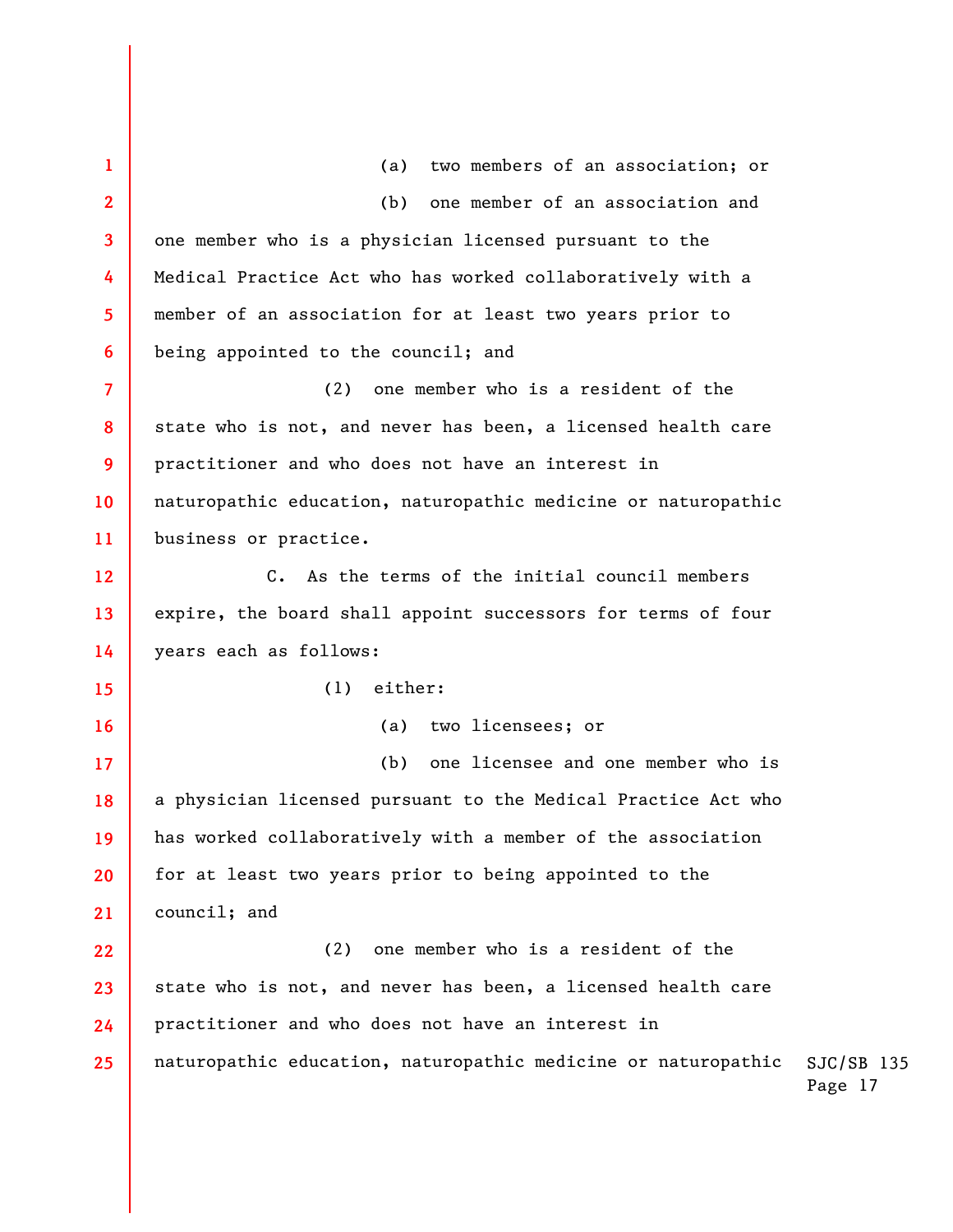**1**  business or practice.

**2 3 4 5 6 7 8 9 10 11 12 13 14 15 16 17 18 19 20 21 22 23 24 25**  D. By August 1, 2019, the board shall call the first meeting of the council, at which meeting members shall elect a chair. By August 1, 2020 and at least once during each calendar quarter thereafter, the council shall hold a meeting at the call of the chair. The council may hold additional meetings at the call of the chair or at the written request of any two members of the council. E. Vacancies on the council shall be filled by the board from a list of not fewer than three candidates provided by the association. F. A majority of the council membership shall constitute a quorum. G. At the discretion of the board, members of the council may receive per diem and mileage reimbursement pursuant to the Per Diem and Mileage Act and shall receive no other compensation, perquisite or allowance. SECTION 12. COUNCIL DUTIES.--The council shall develop guidelines for the board to consider for rulemaking with regard to: A. regulating the licensure of naturopathic doctors and determining the hours of continuing education units required for maintaining licensure as a naturopathic doctor; B. prescribing the manner in which records of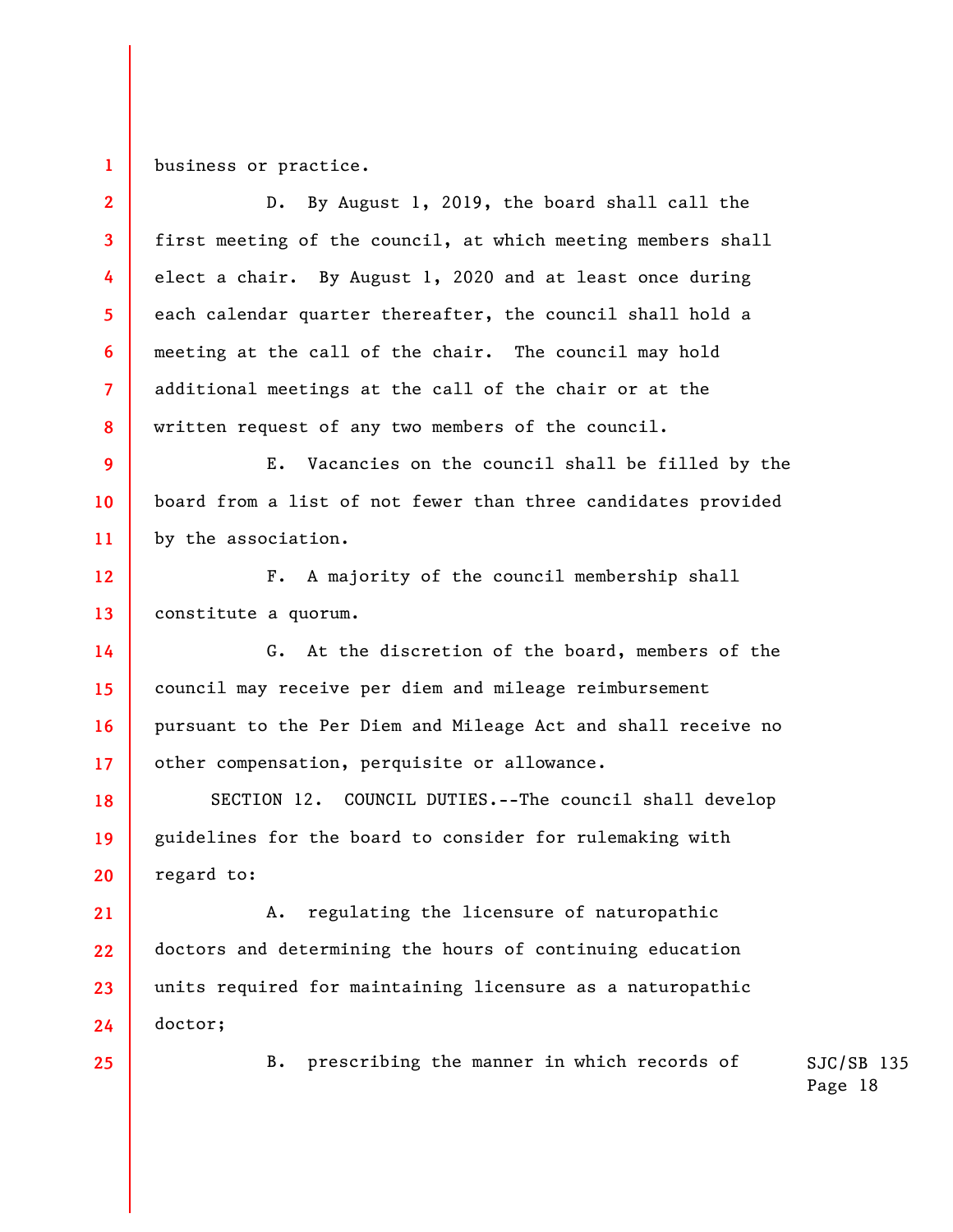SJC/SB 135 Page 19 **1 2 3 4 5 6 7 8 9 10 11 12 13 14 15 16 17 18 19 20 21 22 23 24 25**  examinations and treatments shall be kept and maintained; C. establishing standards for professional responsibility and conduct; D. identifying disciplinary actions and circumstances that require disciplinary action; E. developing a means to provide information to all licensees in the state; F. providing for the investigation of complaints against licensees or persons holding themselves out as naturopathic doctors in the state; G. providing for the publication of information for the public about licensees and the practice of naturopathic medicine in the state; H. providing for an orderly process for reinstatement of a license; I. establishing criteria for advertising or promotional materials; J. establishing by rule, in accordance with the Naturopathic Doctors' Practice Act: (1) continuing education hours and content; (2) standards for the state jurisprudence examination; (3) schedules for providing licensing examinations and for the issuance of examination results; (4) procedures and standards for reviewing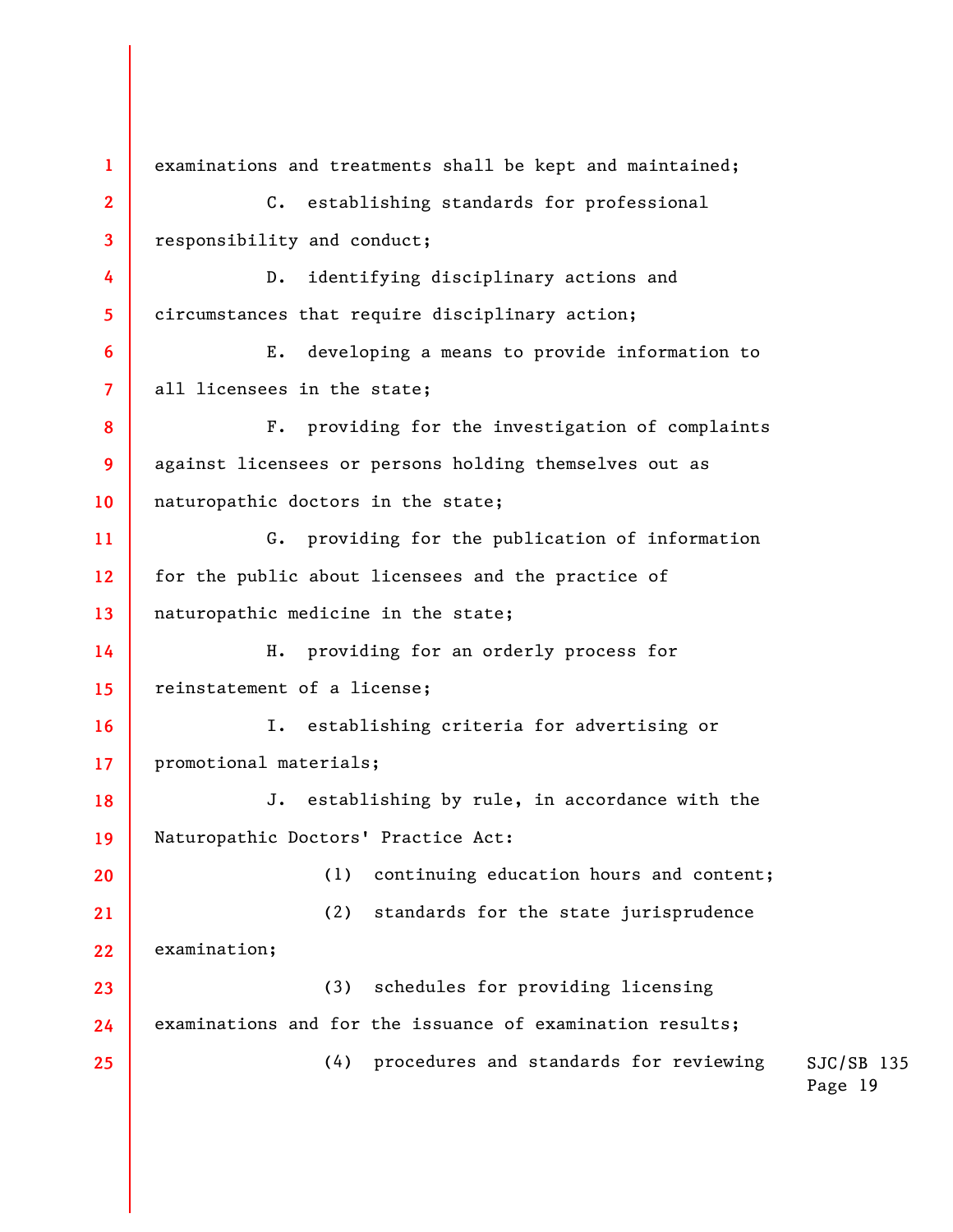SJC/SB 135 Page 20 **1 2 3 4 5 6 7 8 9 10 11 12 13 14 15 16 17 18 19 20 21 22 23 24 25**  licensing examination scores; and (5) procedures for reviewing transcripts demonstrating completion of the approved naturopathic medical educational program; K. the requirements for issuance and renewal of licenses; and L. any other matter necessary to implement the Naturopathic Doctors' Practice Act. SECTION 13. LICENSE EXPIRATION--RENEWAL-- DENIAL--REVOCATION--CONTINUING EDUCATION.-- A. A license issued or renewed pursuant to the Naturopathic Doctors' Practice Act shall expire three years following its issuance or last renewal. B. The board may renew the license of any licensee who, upon the expiration of the licensee's license: (1) has submitted an application for renewal; (2) has paid the renewal fee established by rules of the board; (3) meets the qualifications for licensure set forth in the Naturopathic Doctors' Practice Act and rules of the board; and (4) meets the continuing education requirements established by the board. C. The board shall grant applicants and licensees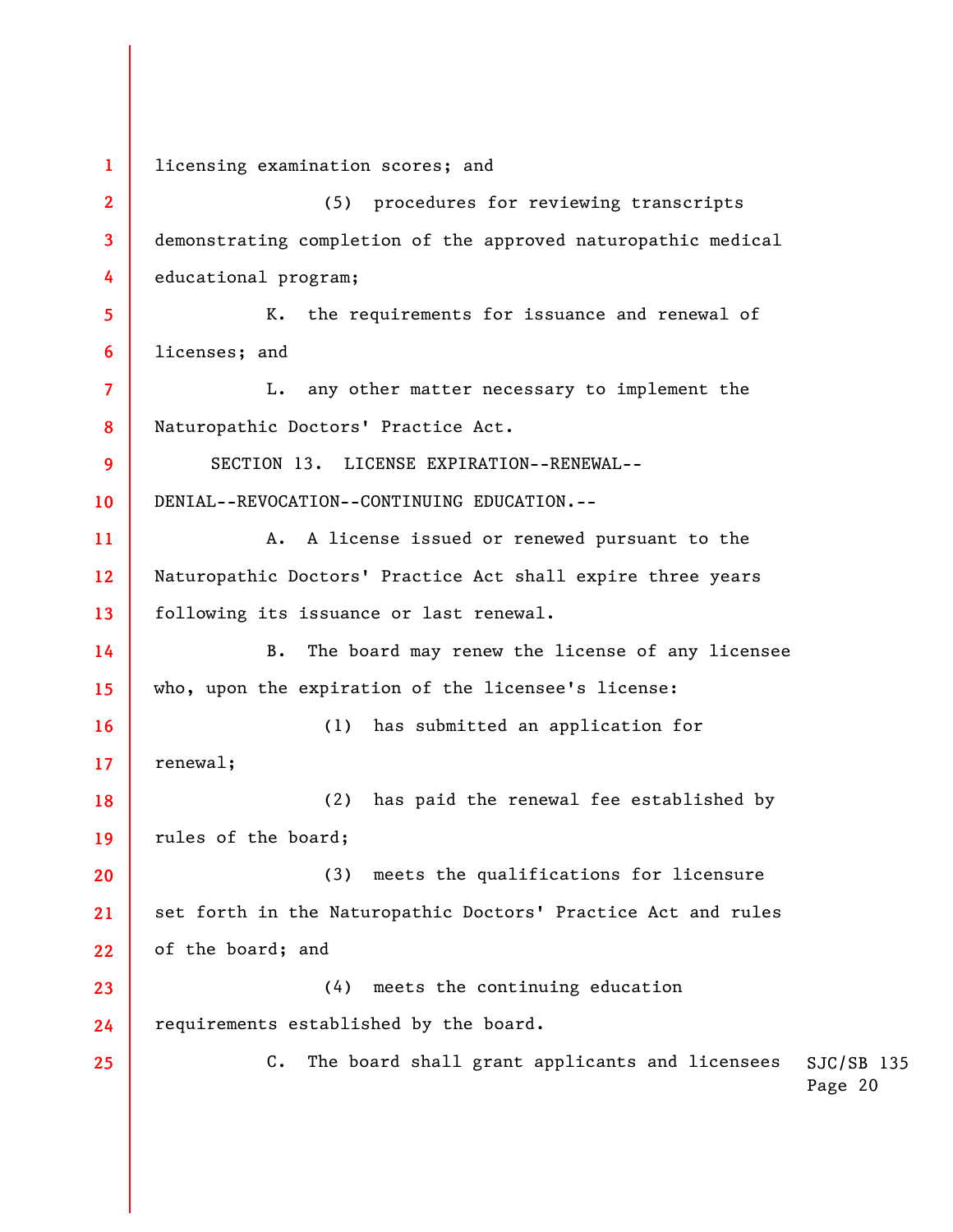SJC/SB 135 Page 21 **1 2 3 4 5 6 7 8 9 10 11 12 13 14 15 16 17 18 19 20 21 22 23 24 25**  for whom the board intends to refuse to issue or renew a license, or whose license the board proposes to revoke or suspend, opportunity for a hearing in accordance with the procedures provided in the Uniform Licensing Act. SECTION 14. Section 26-1-2 NMSA 1978 (being Laws 1967, Chapter 23, Section 2, as amended) is amended to read: "26-1-2. DEFINITIONS.--As used in the New Mexico Drug, Device and Cosmetic Act: A. "board" means the board of pharmacy or its duly authorized agent; B. "person" includes an individual, partnership, corporation, association, institution or establishment; C. "biological product" means any of the following that is applicable to the prevention, treatment or cure of a disease or condition of human beings: (1) a virus; (2) a therapeutic serum; (3) a toxin; (4) an antitoxin; (5) a vaccine; (6) blood; (7) a blood component or derivative; (8) an allergenic product; (9) a protein, except any chemically synthesized polypeptide;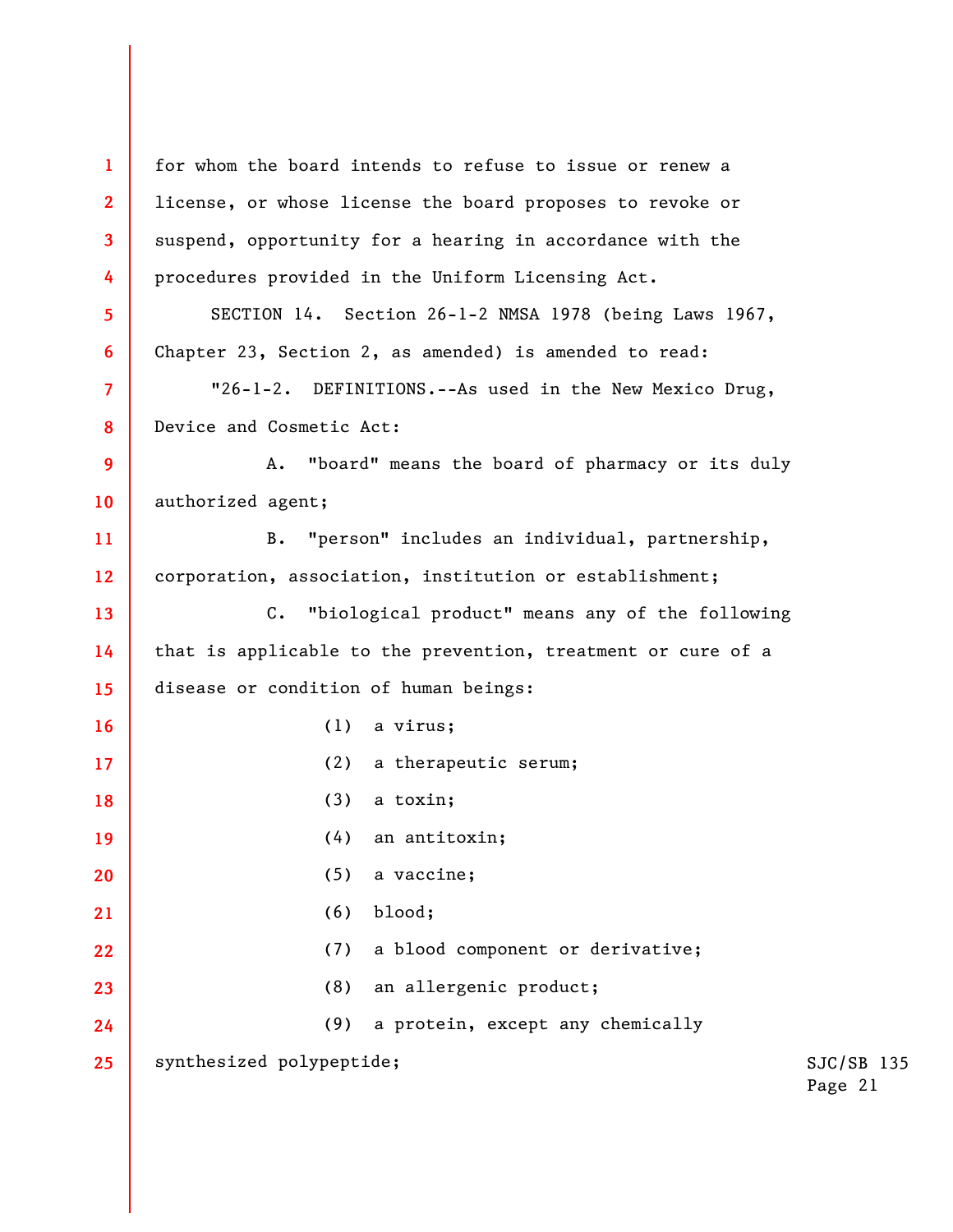SJC/SB 135 Page 22 **1 2 3 4 5 6 7 8 9 10 11 12 13 14 15 16 17 18 19 20 21 22 23 24 25**  (10) a product that is analogous to any of the products listed in Paragraphs (1) through (9) of this subsection; or (11) arsphenamine, a derivative of arsphenamine or any other trivalent organic arsenic compound; D. "biosimilar" or "biosimilarity" means, in reference to a biological product that the federal food and drug administration has licensed, that: (1) the biological product is highly similar to the reference product notwithstanding minor differences in clinically inactive components; and (2) there are no clinically meaningful differences between the biological product and the reference product in terms of the safety, purity and potency of the product; E. "controlled substance" means a drug, substance or immediate precursor enumerated in Schedules I through V of the Controlled Substances Act; F. "drug" means articles: (1) recognized in an official compendium; (2) intended for use in the diagnosis, cure, mitigation, treatment or prevention of disease in humans or other animals and includes the domestic animal biological products regulated under the federal Animal Virus, Serum, Toxin, Antitoxin Act, 37 Stat 832-833, 21 U.S.C. 151-158, and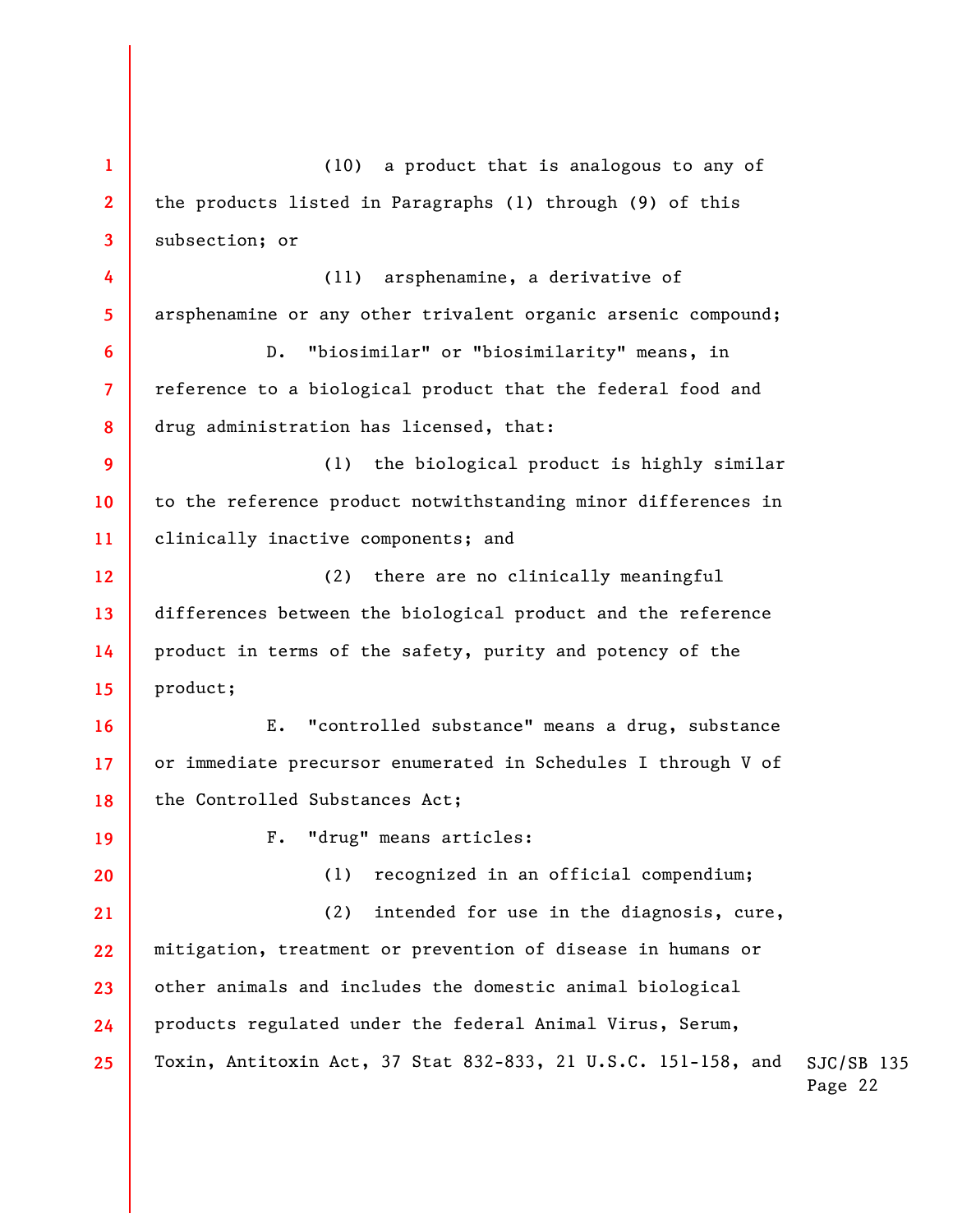the biological products applicable to humans regulated under Federal 58 Stat 690, as amended, 42 U.S.C. 216, Section 351, 58 Stat 702, as amended, and 42 U.S.C. 262;

**1** 

**2** 

**3** 

**4** 

**5** 

**6** 

**7** 

**8** 

**9** 

(3) other than food, that affect the structure or any function of the human body or the bodies of other animals; and

(4) intended for use as a component of Paragraph (1), (2) or (3) of this subsection, but "drug" does not include devices or their component parts or accessories;

**10 11 12 13 14 15 16 17 18 19 20 21 22**  G. "dangerous drug" means a drug, other than a controlled substance enumerated in Schedule I of the Controlled Substances Act, that because of a potentiality for harmful effect or the method of its use or the collateral measures necessary to its use is not safe except under the supervision of a practitioner licensed by law to direct the use of such drug and hence for which adequate directions for use cannot be prepared. "Adequate directions for use" means directions under which the layperson can use a drug or device safely and for the purposes for which it is intended. A drug shall be dispensed only upon the prescription or drug order of a practitioner licensed by law to administer or prescribe the drug if it:

**23 24 25**  (1) is a habit-forming drug and contains any quantity of a narcotic or hypnotic substance or a chemical derivative of such substance that has been found under the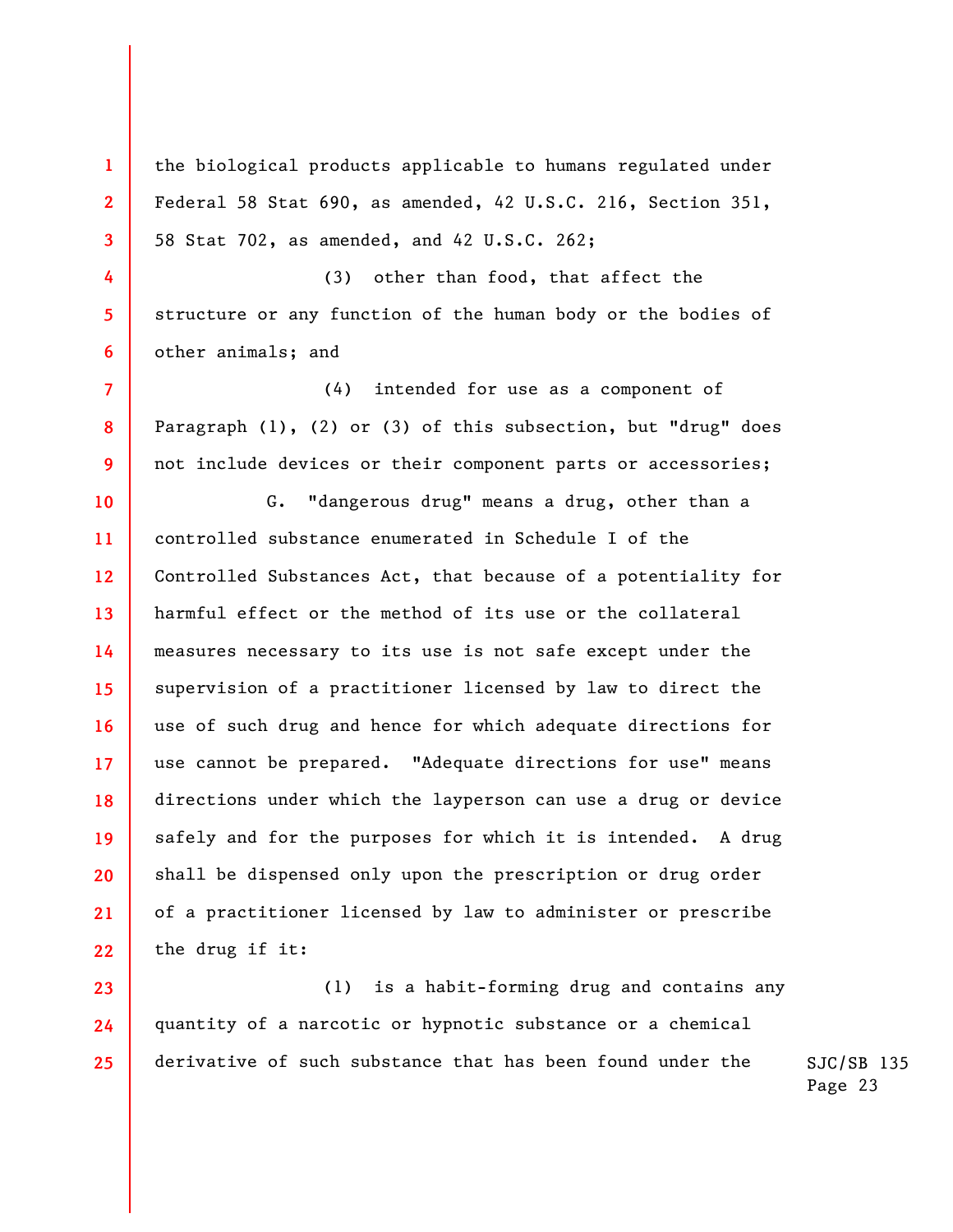SJC/SB 135 Page 24 **1 2 3 4 5 6 7 8 9 10 11 12 13 14 15 16 17 18 19 20 21 22 23 24 25**  federal act and the board to be habit forming; (2) because of its toxicity or other potential for harmful effect or the method of its use or the collateral measures necessary to its use is not safe for use except under the supervision of a practitioner licensed by law to administer or prescribe the drug; (3) is limited by an approved application by Section 505 of the federal act to the use under the professional supervision of a practitioner licensed by law to administer or prescribe the drug; (4) bears the legend: "Caution: federal law prohibits dispensing without prescription."; (5) bears the legend: "Caution: federal law restricts this drug to use by or on the order of a licensed veterinarian."; or (6) bears the legend "Rx only"; H. "counterfeit drug" means a drug that is deliberately and fraudulently mislabeled with respect to its identity, ingredients or sources. Types of such pharmaceutical counterfeits may include: (1) "identical copies", which are counterfeits made with the same ingredients, formulas and packaging as the originals but not made by the original manufacturer; (2) "look-alikes", which are products that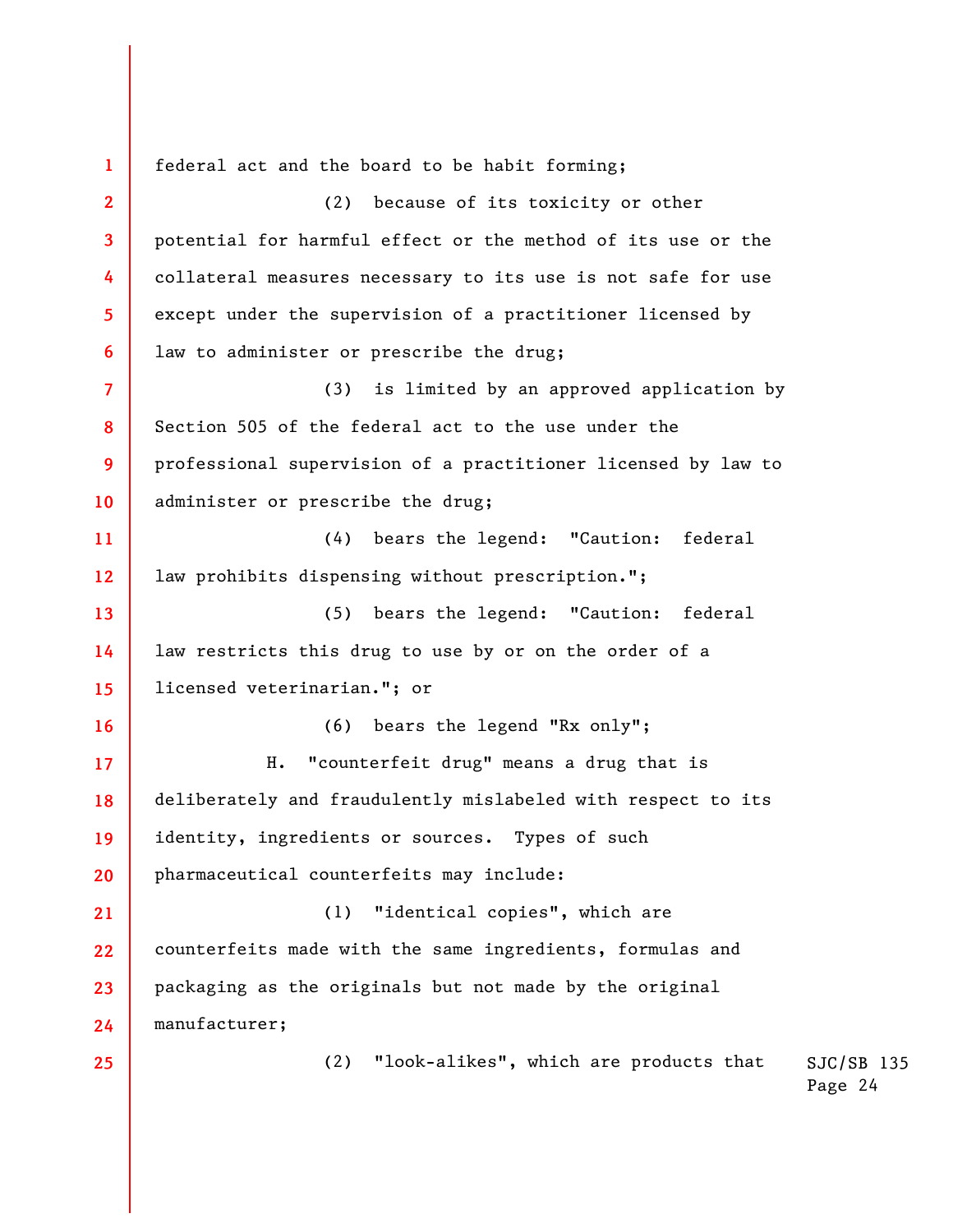**1 2 3 4**  feature high-quality packaging and convincing appearances but contain little or no active ingredients and may contain harmful substances; (3) "rejects", which are drugs that have

been rejected by the manufacturer for not meeting quality standards; and

**5** 

**6** 

**18** 

**7 8 9 10**  (4) "relabels", which are drugs that have passed their expiration dates or have been distributed by unauthorized foreign sources and may include placebos created for late-phase clinical trials;

**11 12 13 14 15 16 17**  I. "device", except when used in Subsection R of this section and in Subsection G of Section 26-1-3, Subsection L and Paragraph (4) of Subsection A of Section 26-1-11 and Subsection C of Section 26-1-24 NMSA 1978, means an instrument, apparatus, implement, machine, contrivance, implant, in vitro reagent or other similar or related article, including any component, part or accessory, that is:

(1) recognized in an official compendium;

**19 20 21 22**  (2) intended for use in the diagnosis of disease or other conditions or in the cure, mitigation, treatment or prevention of disease in humans or other animals; or

**23 24 25**  (3) intended to affect the structure or a function of the human body or the bodies of other animals and that does not achieve any of its principal intended purposes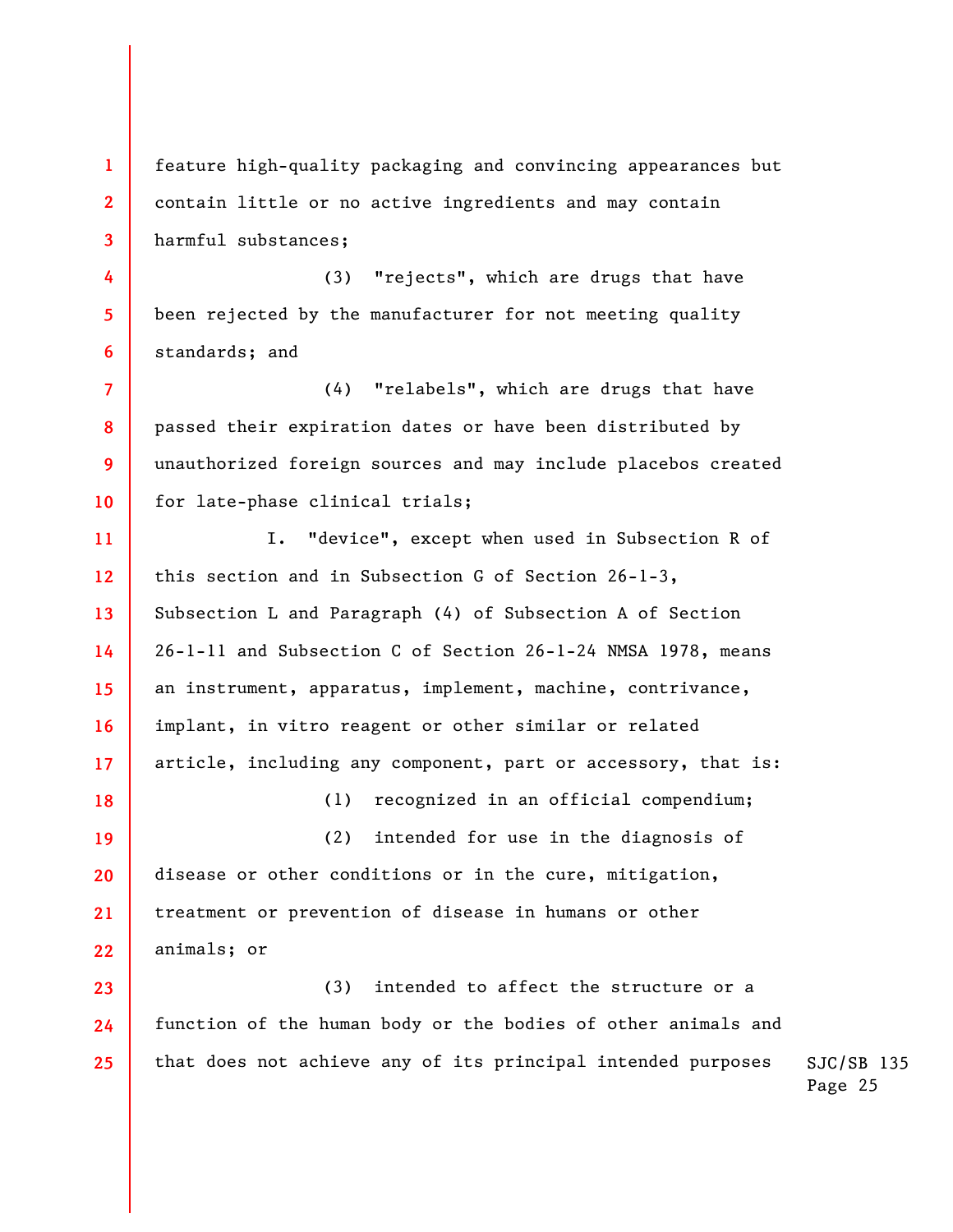through chemical action within or on the human body or the bodies of other animals and that is not dependent on being metabolized for achievement of any of its principal intended purposes;

J. "prescription" means an order given individually for the person for whom prescribed, either directly from a licensed practitioner or the practitioner's agent to the pharmacist, including by means of electronic transmission, or indirectly by means of a written order signed by the prescriber, and bearing the name and address of the prescriber, the prescriber's license classification, the name and address of the patient, the name and quantity of the drug prescribed, directions for use and the date of issue;

**14 15 16 17 18 19 20 21 22 23**  K. "practitioner" means a certified advanced practice chiropractic physician, physician, doctor of oriental medicine, dentist, veterinarian, euthanasia technician, certified nurse practitioner, clinical nurse specialist, pharmacist, pharmacist clinician, certified nurse-midwife, physician assistant, prescribing psychologist, dental hygienist, optometrist, naturopathic doctor or other person licensed or certified to prescribe and administer drugs that are subject to the New Mexico Drug, Device and Cosmetic Act;

**24 25** 

**1** 

**2** 

**3** 

**4** 

**5** 

**6** 

**7** 

**8** 

**9** 

**10** 

**11** 

**12** 

**13** 

L. "cosmetic" means:

SJC/SB 135 (1) articles intended to be rubbed, poured,

Page 26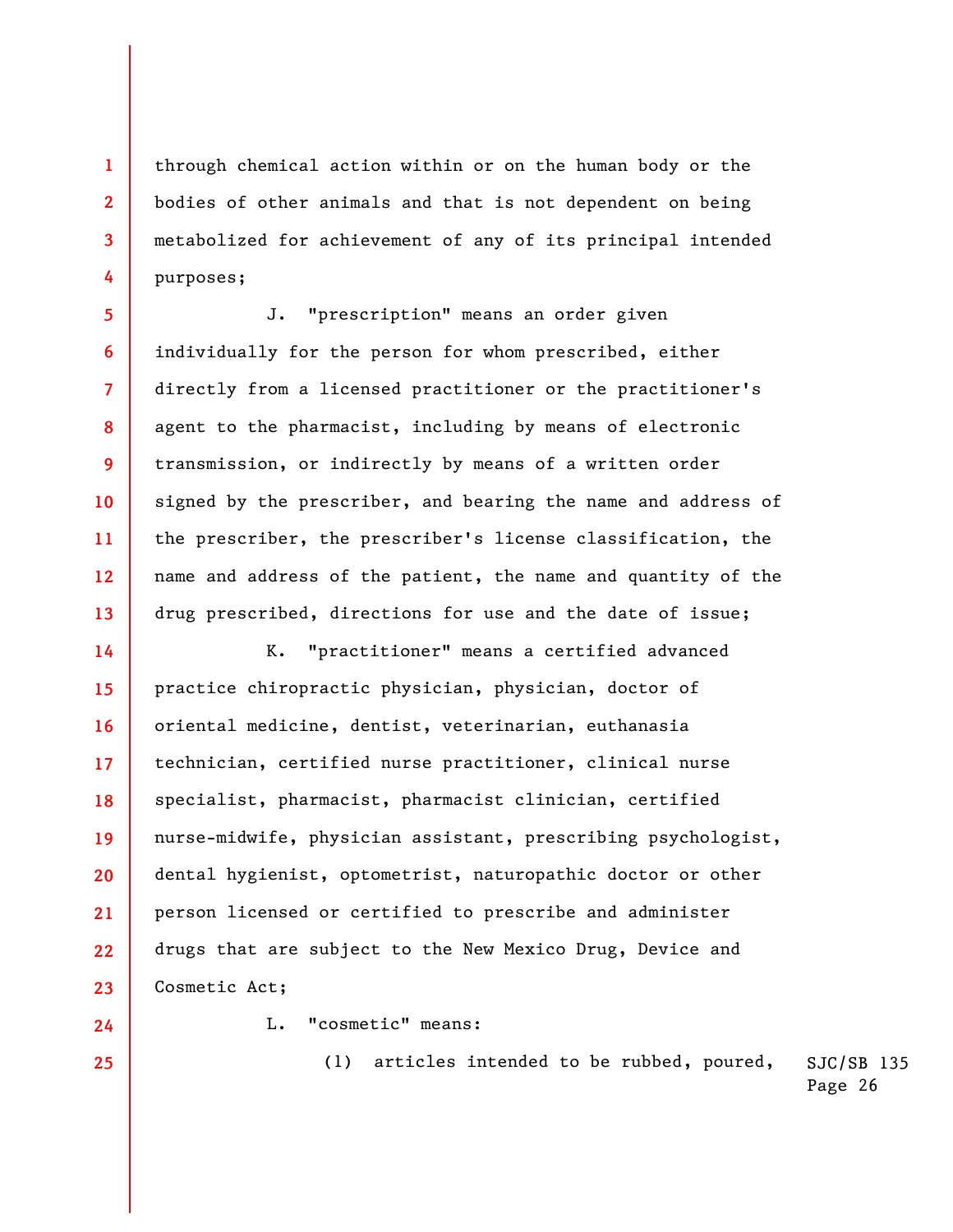**1 2 3 4 5 6 7 8 9 10 11 12 13 14 15 16 17 18 19 20 21 22 23 24 25**  sprinkled or sprayed on, introduced into or otherwise applied to the human body or any part thereof for cleansing, beautifying, promoting attractiveness or altering the appearance; and (2) articles intended for use as a component of any articles enumerated in Paragraph (1) of this subsection, except that the term shall not include soap; M. "interchangeable biological product" means a biological product that the federal food and drug administration has licensed and: (1) has determined that the biological product is biosimilar to the reference product and can be expected to produce the same clinical result as the reference product in any given patient; (2) for a biological product that is administered more than once to an individual and: (a) has determined to have been administered more than once to the individual; or (b) for which the risk in terms of safety or diminished efficacy of alternating or switching between use of the biological product and the reference product is not greater than the risk of using the reference product without alternation or switching; or (3) has determined to be therapeutically equivalent as set forth in the latest edition or supplement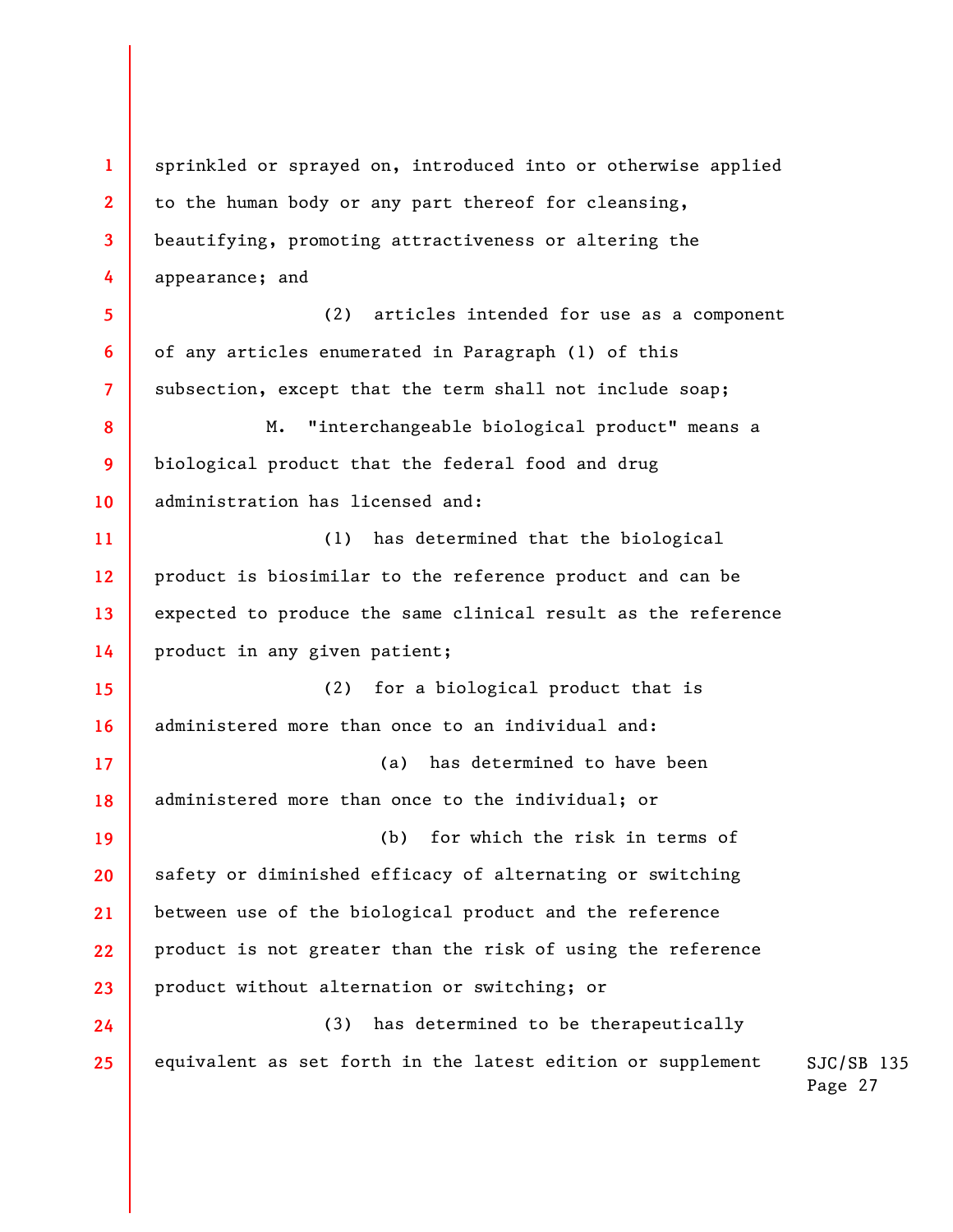to the federal food and drug administration's approved drug products with therapeutic equivalence evaluations;

**1** 

**2** 

**3** 

**4** 

**5** 

**6** 

**16** 

**17** 

**18** 

**19** 

**22** 

N. "official compendium" means the official United States pharmacopoeia and national formulary or the official homeopathic pharmacopoeia of the United States or any supplement to either of them;

**7 8 9 10 11 12 13 14 15**  O. "label" means a display of written, printed or graphic matter upon the immediate container of an article. A requirement made by or under the authority of the New Mexico Drug, Device and Cosmetic Act that any word, statement or other information appear on the label shall not be considered to be complied with unless the word, statement or other information also appears on the outside container or wrapper, if any, of the retail package of the article or is easily legible through the outside container or wrapper;

P. "immediate container" does not include package liners;

Q. "labeling" means all labels and other written, printed or graphic matter:

**20 21**  (1) on an article or its containers or wrappers; or

(2) accompanying an article;

**23 24 25**  R. "misbranded" means a label to an article that is misleading. In determining whether the label is misleading, there shall be taken into account, among other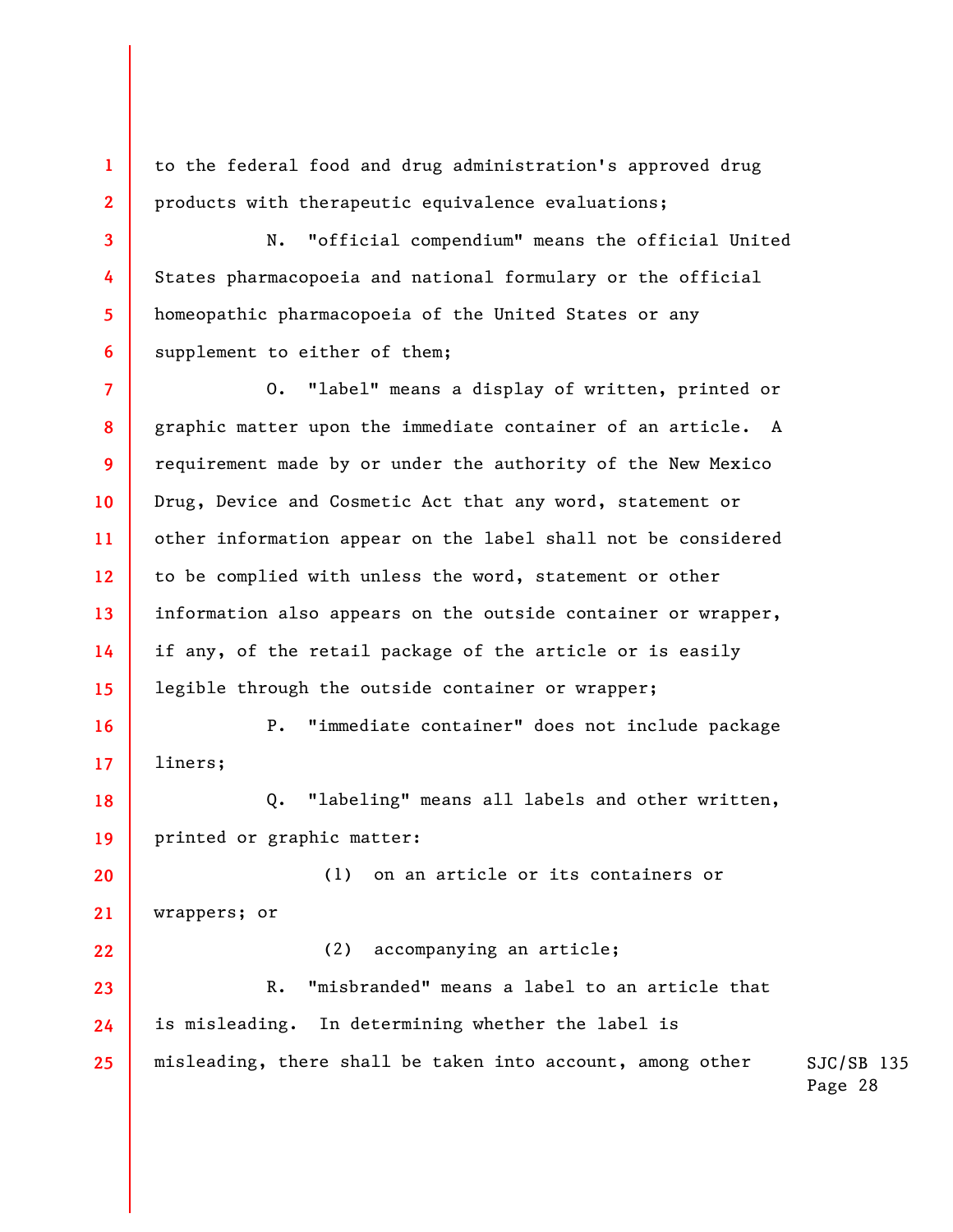things, not only representations made or suggested by statement, word, design, device or any combination of the foregoing, but also the extent to which the label fails to reveal facts material in the light of such representations or material with respect to consequences that may result from the use of the article to which the label relates under the conditions of use prescribed in the label or under such conditions of use as are customary or usual;

**9 10 11 12 13**  S. "advertisement" means all representations disseminated in any manner or by any means, other than by labeling, for the purpose of inducing, or that are likely to induce, directly or indirectly, the purchase of drugs, devices or cosmetics;

T. "antiseptic", when used in the labeling or advertisement of an antiseptic, shall be considered to be a representation that it is a germicide, except in the case of a drug purporting to be or represented as an antiseptic for inhibitory use as a wet dressing, ointment, dusting powder or such other use as involves prolonged contact with the body;

**20** 

**14** 

**15** 

**16** 

**17** 

**18** 

**19** 

**1** 

**2** 

**3** 

**4** 

**5** 

**6** 

**7** 

**8** 

U. "new drug" means a drug:

**21 22 23 24 25**  (1) the composition of which is such that the drug is not generally recognized, among experts qualified by scientific training and experience to evaluate the safety and efficacy of drugs, as safe and effective for use under the conditions prescribed, recommended or suggested in the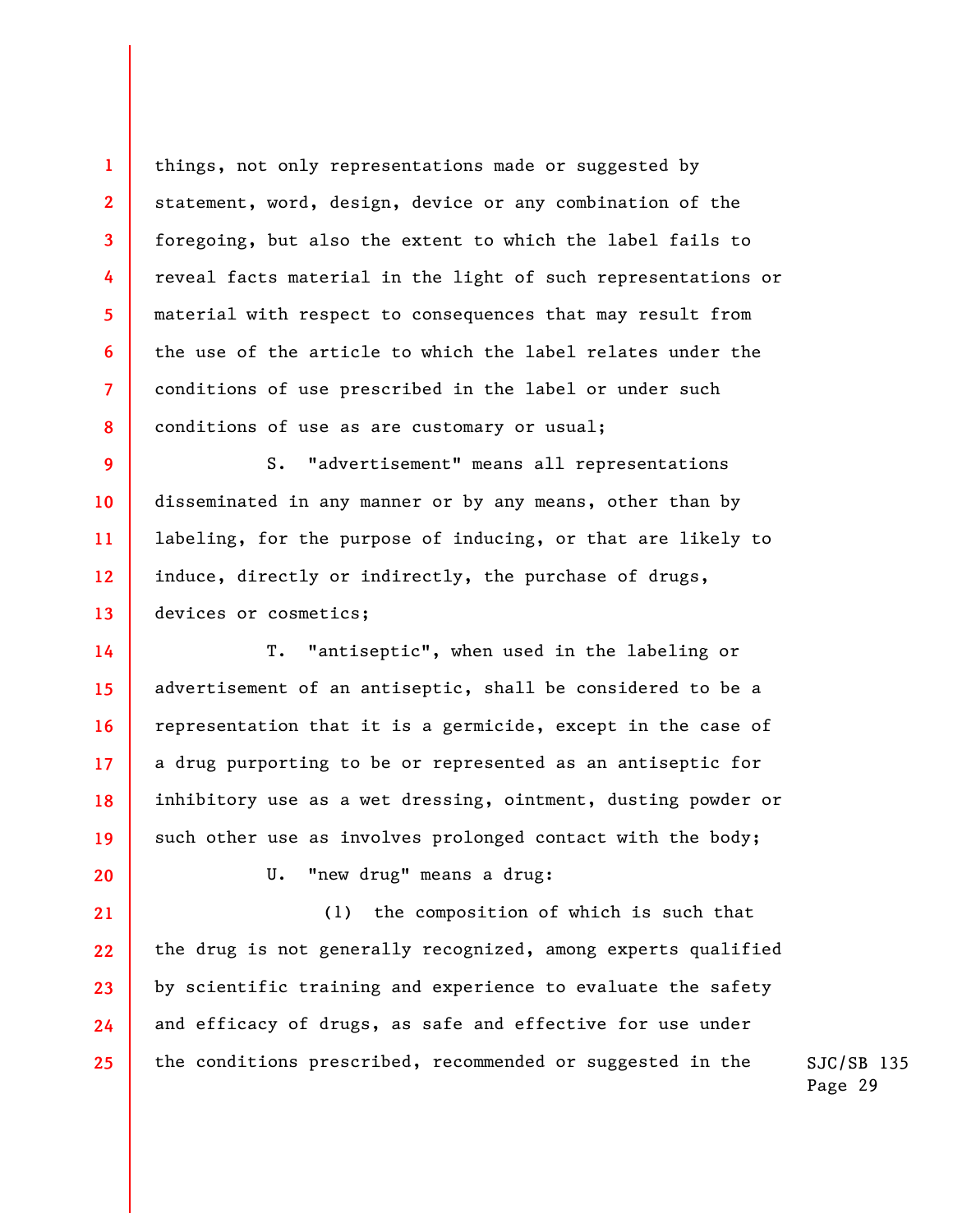**1**  labeling thereof; or

**2** 

**3** 

**4** 

**5** 

**6** 

**7** 

(2) the composition of which is such that the drug, as a result of investigation to determine its safety and efficacy for use under such conditions, has become so recognized, but that has not, otherwise than in such investigations, been used to a material extent or for a material time under such conditions;

**8 9 10 11 12 13**  V. "contaminated with filth" applies to a drug, device or cosmetic not securely protected from dirt, dust and, as far as may be necessary by all reasonable means, from all foreign or injurious contaminations, or a drug, device or cosmetic found to contain dirt, dust, foreign or injurious contamination or infestation;

**14 15 16 17 18 19**  W. "selling of drugs, devices or cosmetics" shall be considered to include the manufacture, production, processing, packing, exposure, offer, possession and holding of any such article for sale and the sale and the supplying or applying of any such article in the conduct of a drug or cosmetic establishment;

**20** 

X. "color additive" means a material that:

**21 22 23 24 25**  (1) is a dye, pigment or other substance made by a process of synthesis or similar artifice or extracted, isolated or otherwise derived, with or without intermediate or final change of identity, from a vegetable, mineral, animal or other source; or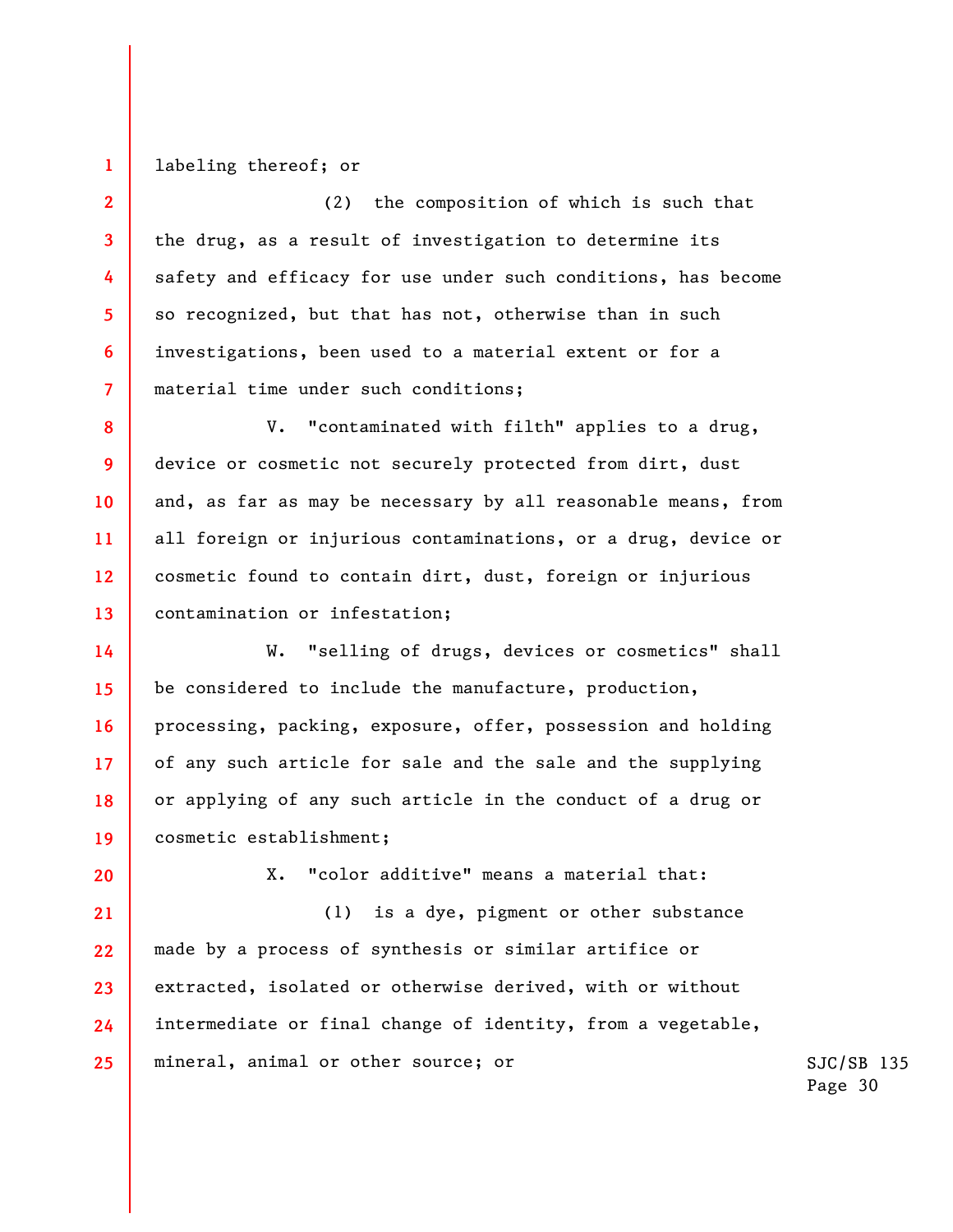(2) when added or applied to a drug or cosmetic or to the human body or a part thereof, is capable, alone or through reaction with other substances, of imparting color thereto; except that such term does not include any material that has been or hereafter is exempted under the federal act;

**1** 

**2** 

**3** 

**4** 

**5** 

**6** 

**7** 

**8**  Y. "federal act" means the Federal Food, Drug, and Cosmetic Act;

**9 10 11 12 13 14 15 16 17 18**  Z. "restricted device" means a device for which the sale, distribution or use is lawful only upon the written or oral authorization of a practitioner licensed by law to administer, prescribe or use the device and for which the federal food and drug administration requires special training or skills of the practitioner to use or prescribe. This definition does not include custom devices defined in the federal act and exempt from performance standards or premarket approval requirements under Section 520(b) of the federal act;

**19 20 21 22 23 24 25**  AA. "prescription device" means a device that, because of its potential for harm, the method of its use or the collateral measures necessary to its use, is not safe except under the supervision of a practitioner licensed in this state to direct the use of such device and for which "adequate directions for use" cannot be prepared, but that bears the label: "Caution: federal law restricts this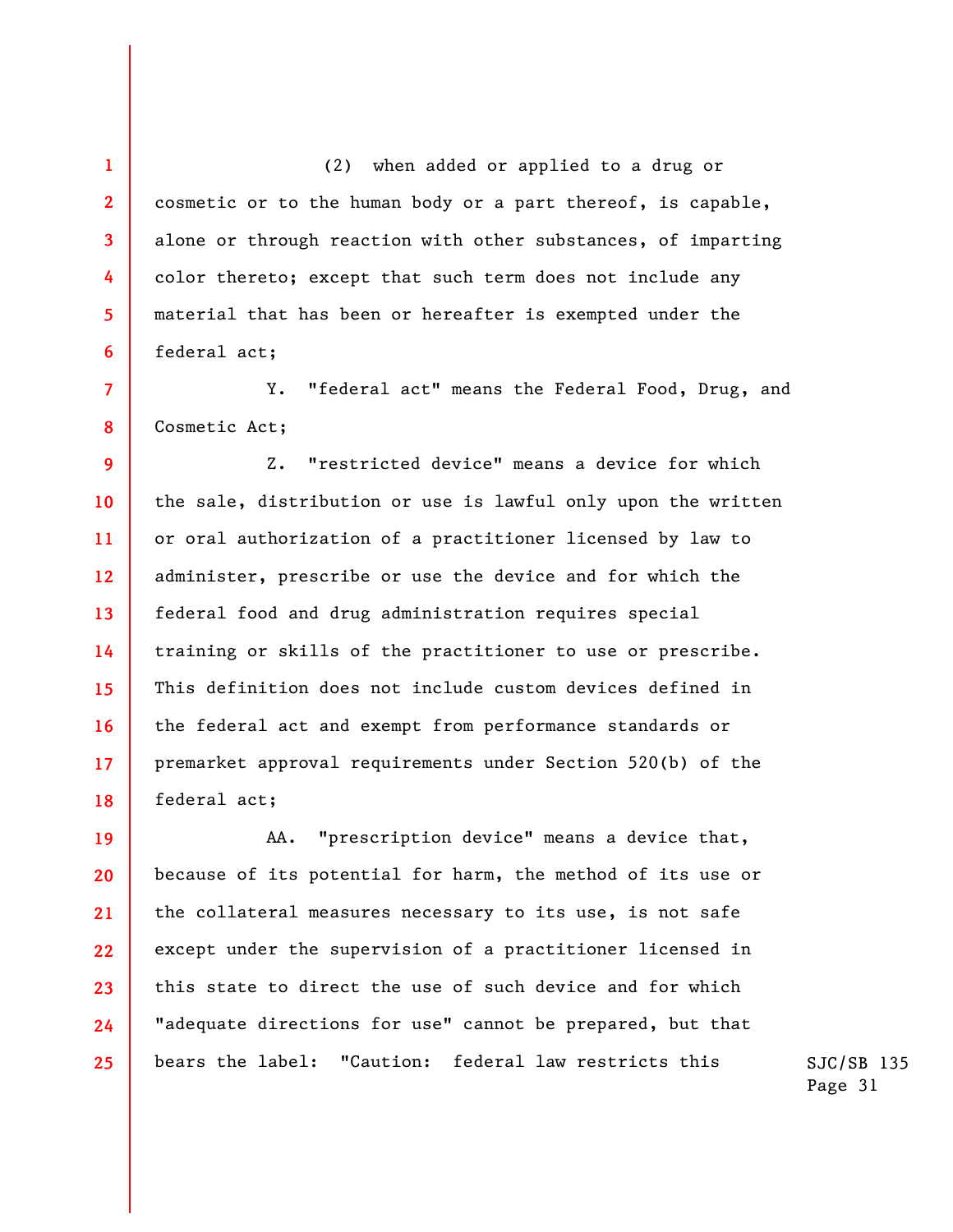**1 2 3 4 5 6 7 8 9 10 11 12 13 14 15 16 17 18 19 20 21 22 23 24 25**  device to sale by or on the order of a **...** ", the blank to be filled with the word "physician", "physician assistant", "certified advanced practice chiropractic physician", "doctor of oriental medicine", "dentist", "veterinarian", "euthanasia technician", "certified nurse practitioner", "clinical nurse specialist", "pharmacist", "pharmacist clinician", "certified nurse-midwife", "dental hygienist", "optometrist" or "naturopathic doctor" or with the descriptive designation of any other practitioner licensed in this state to use or order the use of the device; BB. "valid practitioner-patient relationship" means a professional relationship, as defined by the practitioner's licensing board, between the practitioner and the patient; CC. "pedigree" means the recorded history of a drug; DD. "drug order" means an order either directly from a licensed practitioner or the practitioner's agent to the pharmacist, including by means of electronic transmission or indirectly by means of a written order signed by the licensed practitioner or the practitioner's agent, and bearing the name and address of the practitioner and the practitioner's license classification and the name and quantity of the drug or device ordered for use at an inpatient or outpatient facility; and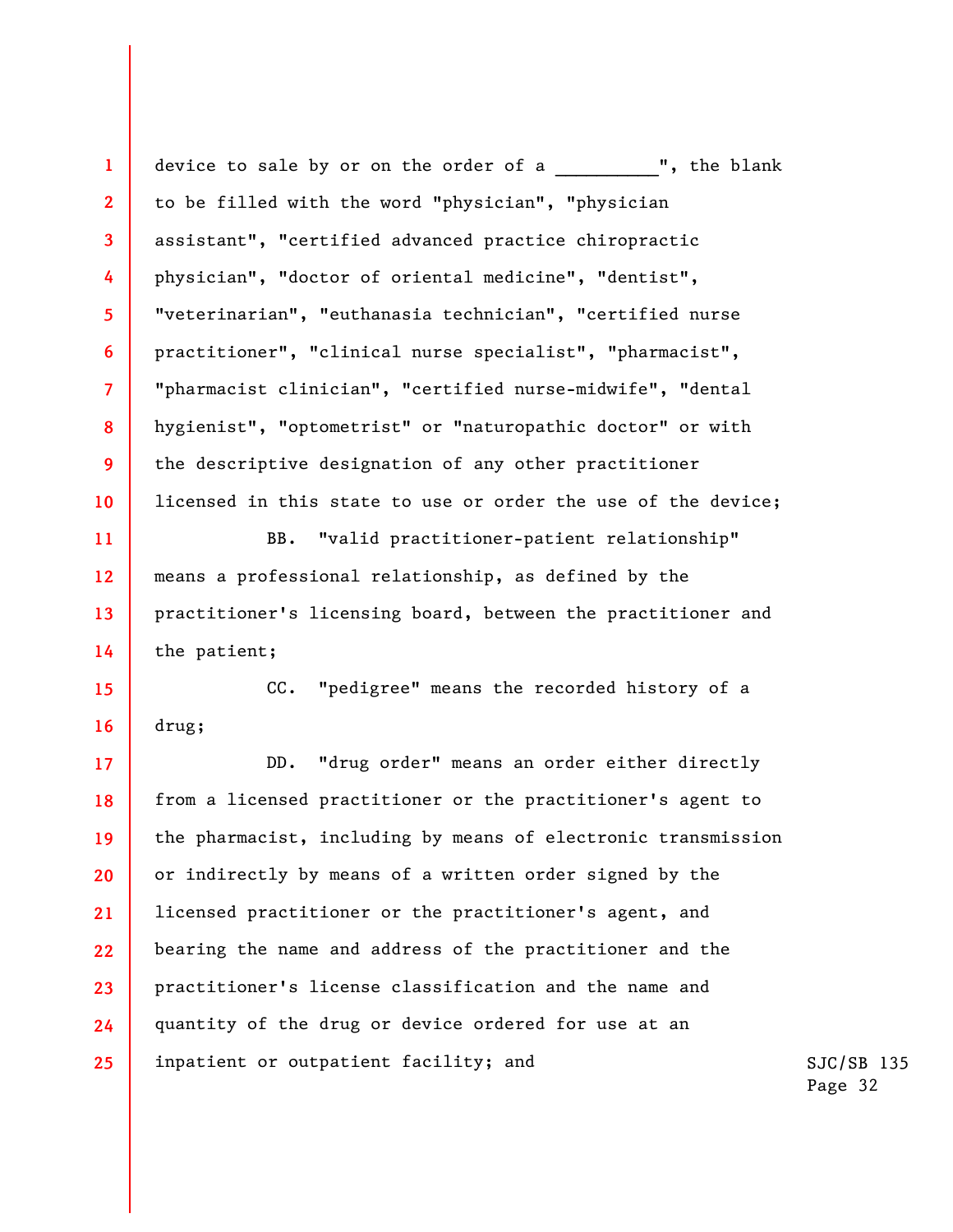EE. "reference product" means the single biological product against which a biosimilar was evaluated in its marketing application to the federal food and drug administration."

SECTION 15. Section 61-6-5 NMSA 1978 (being Laws 1973, Chapter 361, Section 2, as amended) is amended to read:

"61-6-5. DUTIES AND POWERS.--The board shall:

A. enforce and administer the provisions of the Medical Practice Act, the Physician Assistant Act, the Anesthesiologist Assistants Act, the Genetic Counseling Act, the Impaired Health Care Provider Act, the Polysomnography Practice Act, the Naturopathic Doctors' Practice Act and the Naprapathic Practice Act;

**14 15 16 17 18 19 20 21**  B. adopt, publish and file, in accordance with the Uniform Licensing Act and the State Rules Act, all rules for the implementation and enforcement of the provisions of the Medical Practice Act, the Physician Assistant Act, the Anesthesiologist Assistants Act, the Genetic Counseling Act, the Impaired Health Care Provider Act, the Polysomnography Practice Act, the Naturopathic Doctors' Practice Act and the Naprapathic Practice Act;

**22** 

**23** 

**24** 

**25** 

**1** 

**2** 

**3** 

**4** 

**5** 

**6** 

**7** 

**8** 

**9** 

**10** 

**11** 

**12** 

**13** 

C. adopt and use a seal;

D. administer oaths to all applicants, witnesses and others appearing before the board, as appropriate;

E. take testimony on matters within the board's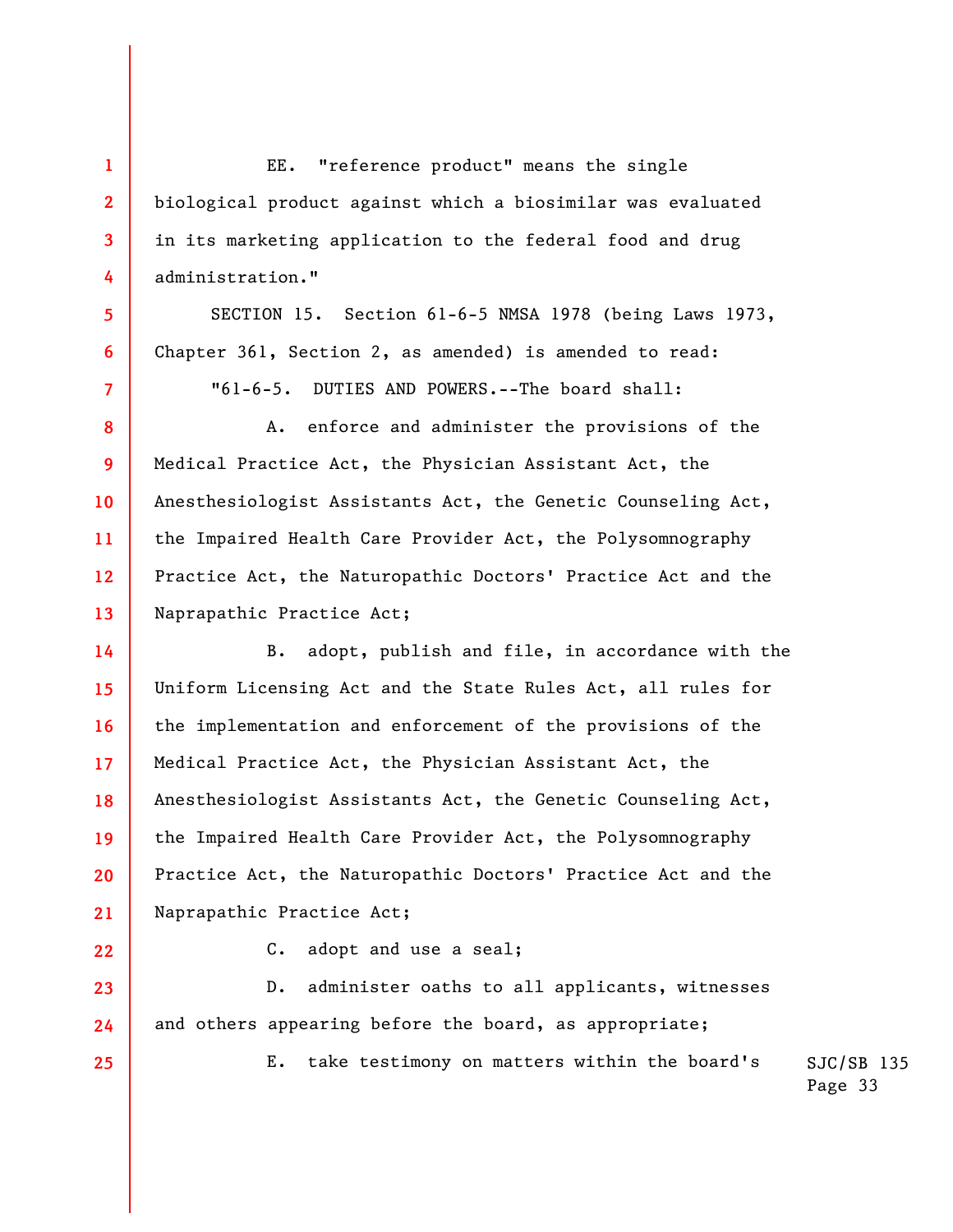jurisdiction;

**1** 

**2** 

**3** 

**4** 

**5** 

**6** 

**7** 

**8** 

**16** 

**17** 

**21** 

F. keep an accurate record of all its meetings, receipts and disbursements;

G. maintain records in which the name, address and license number of all licensees shall be recorded, together with a record of all license renewals, suspensions, revocations, probations, stipulations, censures, reprimands and fines;

**9 10 11 12 13 14 15**  H. grant, deny, review, suspend and revoke licenses to practice medicine and censure, reprimand, fine and place on probation and stipulation licensees and applicants in accordance with the Uniform Licensing Act for any cause stated in the Medical Practice Act, the Impaired Health Care Provider Act, the Naturopathic Doctors' Practice Act and the Naprapathic Practice Act;

I. hire staff and administrators as necessary to carry out the provisions of the Medical Practice Act;

**18 19 20**  J. have the authority to hire or contract with investigators to investigate possible violations of the Medical Practice Act;

**22 23 24 25**  K. have the authority to hire a competent attorney to give advice and counsel in regard to any matter connected with the duties of the board, to represent the board in any legal proceedings and to aid in the enforcement of the laws in relation to the medical profession and to fix the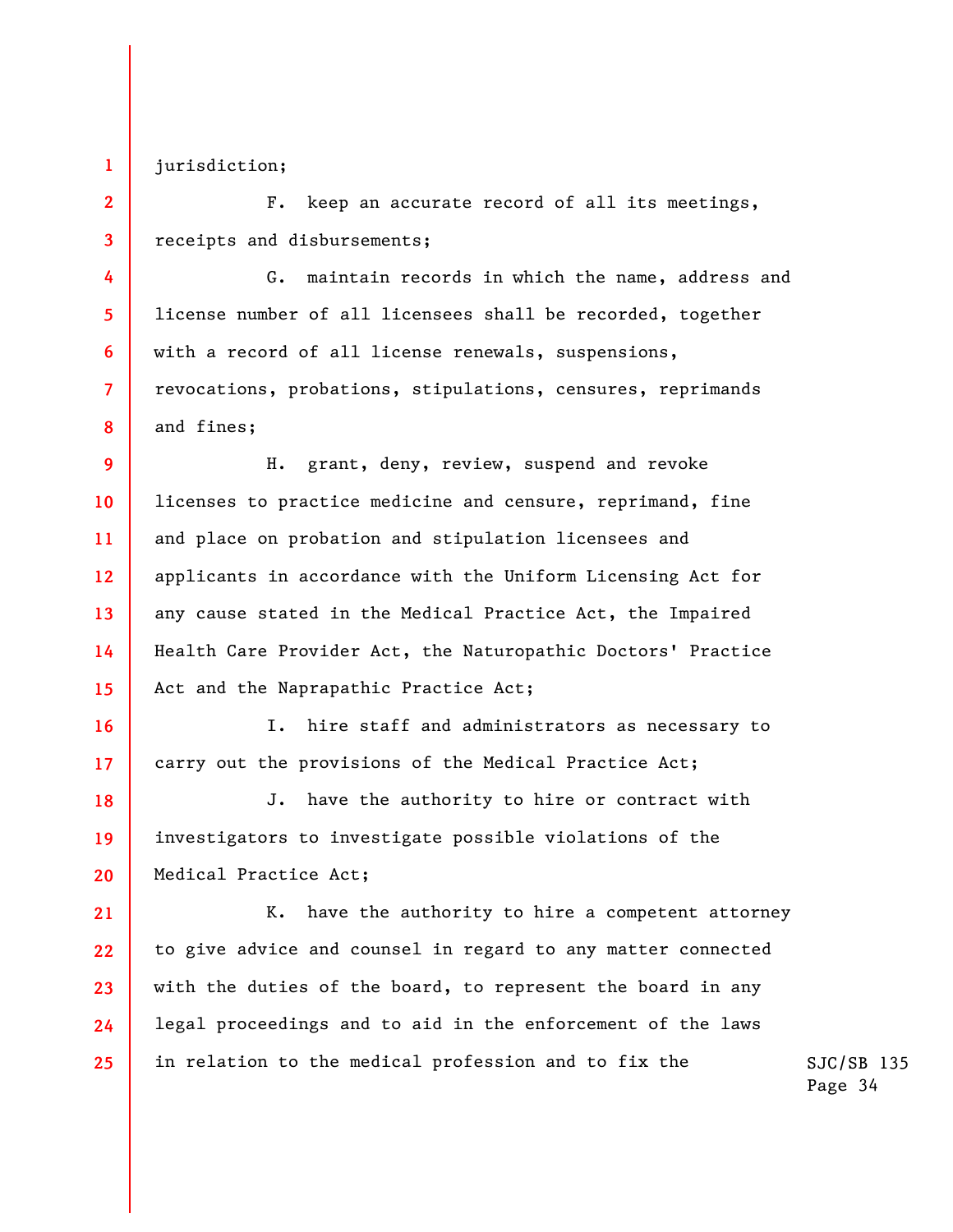**1 2 3**  compensation to be paid to such attorney; provided, however, that such attorney shall be compensated from the funds of the board;

L. establish continuing medical education requirements for licensed physicians and continuing education requirements for physician assistants;

**4** 

**5** 

**6** 

**17** 

**18** 

**24** 

**25** 

**7 8**  M. establish committees as it deems necessary for carrying on its business;

**9 10 11**  N. hire or contract with a licensed physician to serve as medical director and fulfill specified duties of the secretary-treasurer;

**12 13 14**  O. establish and maintain rules related to the management of pain based on review of national standards for pain management; and

**15 16**  P. have the authority to waive licensure fees for the purpose of medical doctor recruitment and retention."

SECTION 16. Section 61-6-6 NMSA 1978 (being Laws 1973, Chapter 361, Section 1, as amended) is amended to read:

**19 20**  "61-6-6. DEFINITIONS.--As used in the Medical Practice Act:

**21 22 23**  A. "approved postgraduate training program" means a program approved by the accreditation council for graduate medical education;

> B. "board" means the New Mexico medical board; C. "collaboration" means the process by which a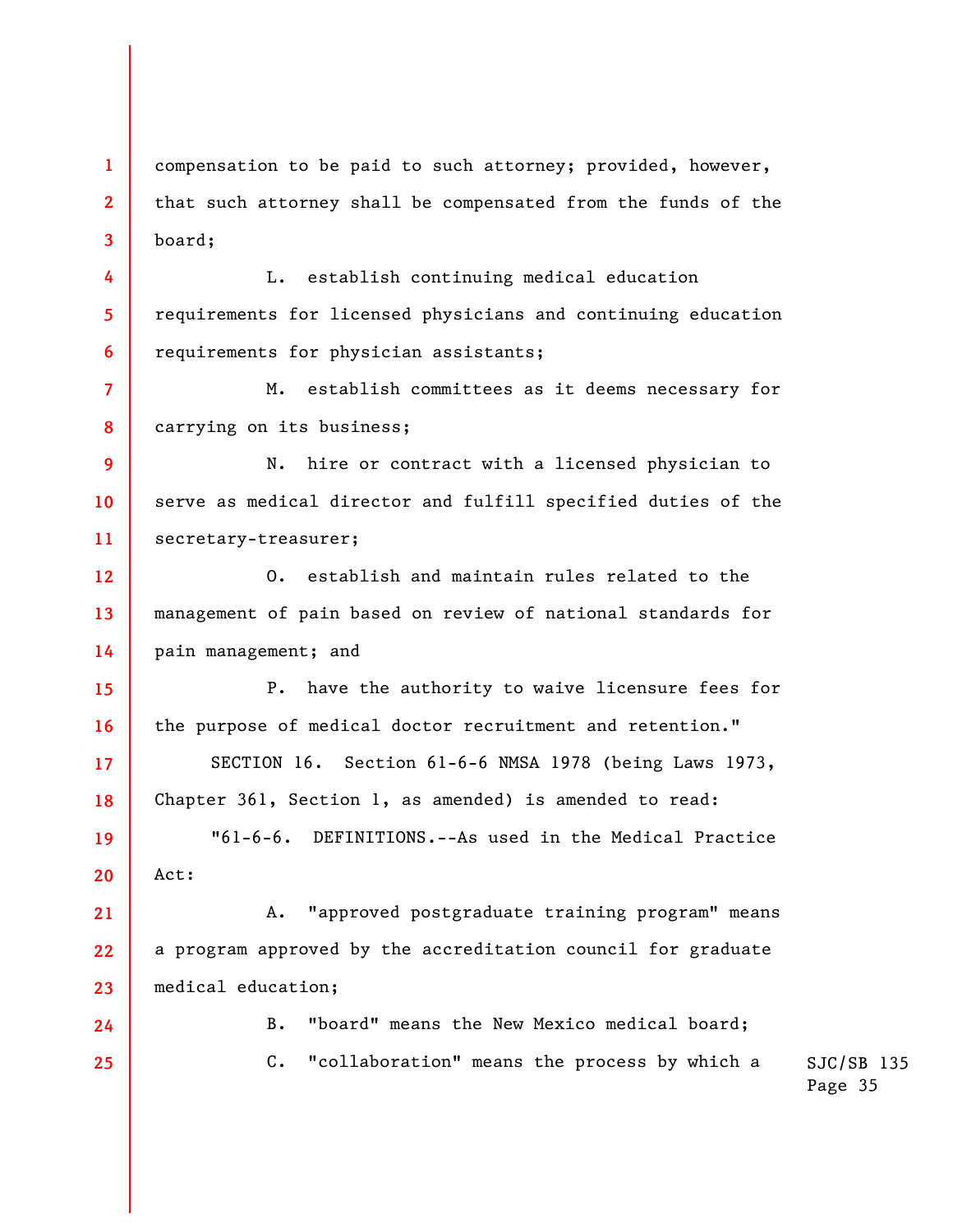**1 2 3 4 5 6 7 8 9 10 11 12 13 14 15 16 17 18 19 20 21 22 23 24 25**  licensed physician and a physician assistant jointly contribute to the health care and medical treatment of patients; provided that: (1) each collaborator performs actions that the collaborator is licensed or otherwise authorized to perform; and (2) collaboration shall not be construed to require the physical presence of the licensed physician at the time and place services are rendered; D. "licensed physician" means a medical doctor licensed under the Medical Practice Act to practice medicine in New Mexico; E. "licensee" means a medical doctor, physician assistant, polysomnographic technologist, anesthesiologist assistant, naturopathic doctor or naprapath licensed by the board to practice in New Mexico; F. "medical college or school in good standing" means a board-approved medical college or school that has as high a standard as that required by the association of American medical colleges and the council on medical education of the American medical association; G. "medical student" means a student enrolled in a board-approved medical college or school in good standing; H. "physician assistant" means a health professional who is licensed by the board to practice as a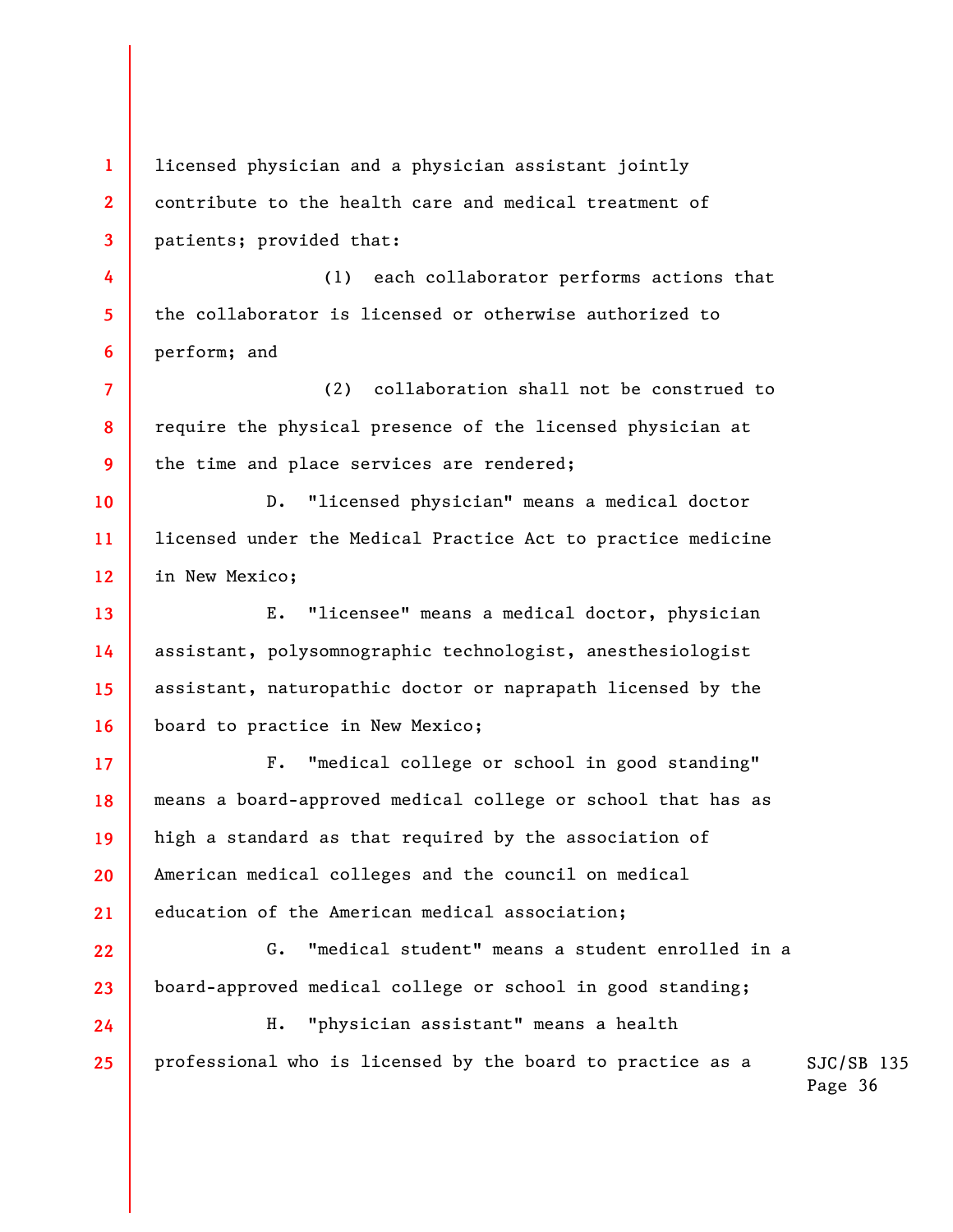physician assistant and who provides services to patients with the supervision of or in collaboration with a licensed physician as set forth in rules promulgated by the board;

**1** 

**2** 

**3** 

**4** 

**5** 

**6** 

**7** 

**9** 

**14** 

I. "intern" means a first-year postgraduate student upon whom a degree of doctor of medicine and surgery or equivalent degree has been conferred by a medical college or school in good standing;

**8 10 11 12 13**  J. "resident" means a graduate of a medical college or school in good standing who is in training in a board-approved and accredited residency training program in a hospital or facility affiliated with an approved hospital and who has been appointed to the position of "resident" or "fellow" for the purpose of postgraduate medical training;

K. "the practice of medicine" consists of:

**15 16 17**  (1) advertising, holding out to the public or representing in any manner that one is authorized to practice medicine in this state;

**18 19 20 21 22**  (2) offering or undertaking to administer, dispense or prescribe a drug or medicine for the use of another person, except as authorized pursuant to a professional or occupational licensing statute set forth in Chapter 61 NMSA 1978;

**23 24 25**  (3) offering or undertaking to give or administer, dispense or prescribe a drug or medicine for the use of another person, except as directed by a licensed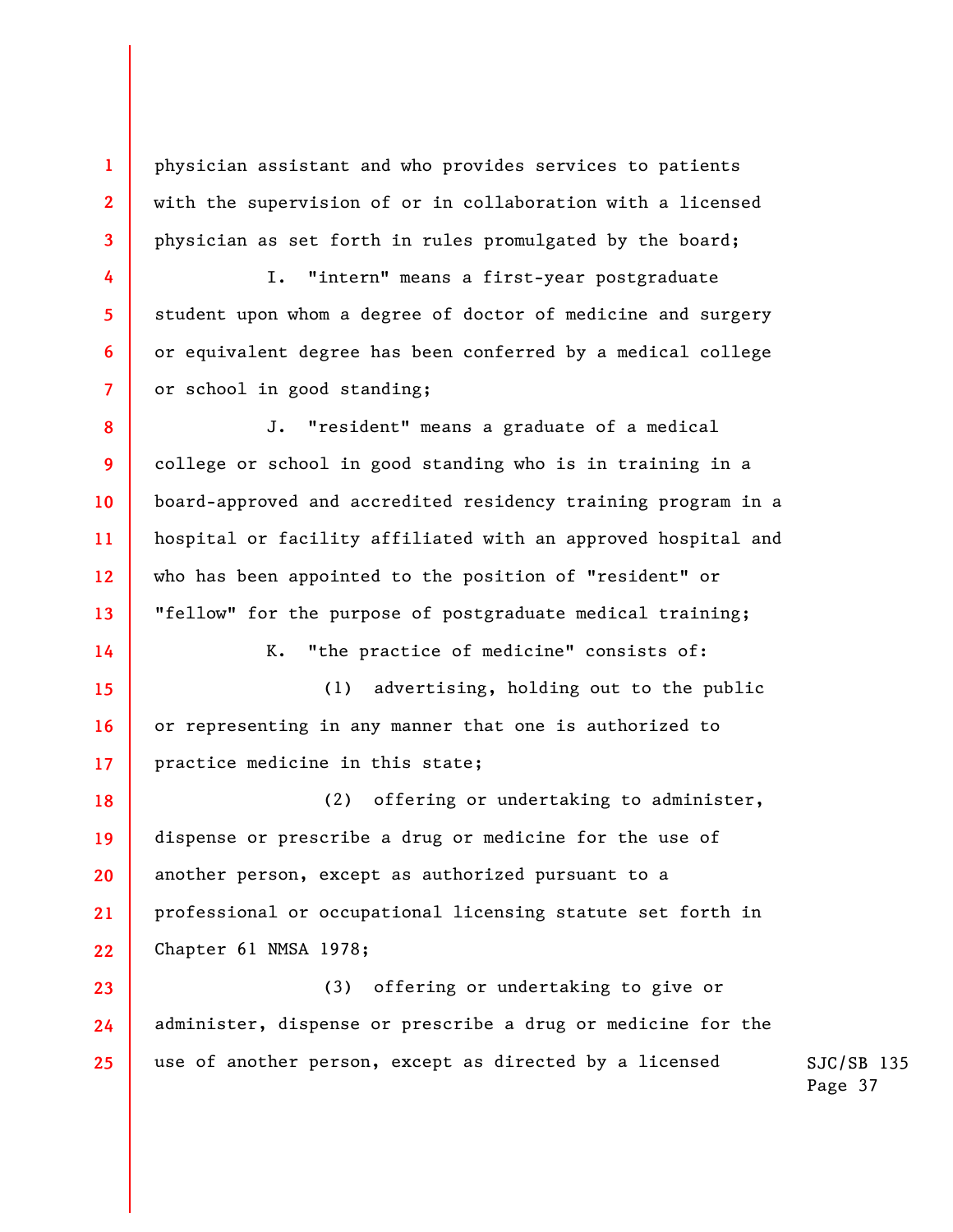physician;

**1** 

**25** 

**2 3 4 5 6 7 8**  (4) offering or undertaking to perform an operation or procedure upon a person; (5) offering or undertaking to diagnose, correct or treat in any manner or by any means, methods, devices or instrumentalities any disease, illness, pain, wound, fracture, infirmity, deformity, defect or abnormal physical or mental condition of a person;

**9 10 11 12 13**  (6) offering medical peer review, utilization review or diagnostic service of any kind that directly influences patient care, except as authorized pursuant to a professional or occupational licensing statute set forth in Chapter 61 NMSA 1978; or

**14 15 16**  (7) acting as the representative or agent of a person in doing any of the things listed in this subsection;

**17 18**  L. "the practice of medicine across state lines" means:

**19 20 21 22 23 24**  (1) the rendering of a written or otherwise documented medical opinion concerning diagnosis or treatment of a patient within this state by a physician located outside this state as a result of transmission of individual patient data by electronic, telephonic or other means from within this state to the physician or the physician's agent; or

(2) the rendering of treatment to a patient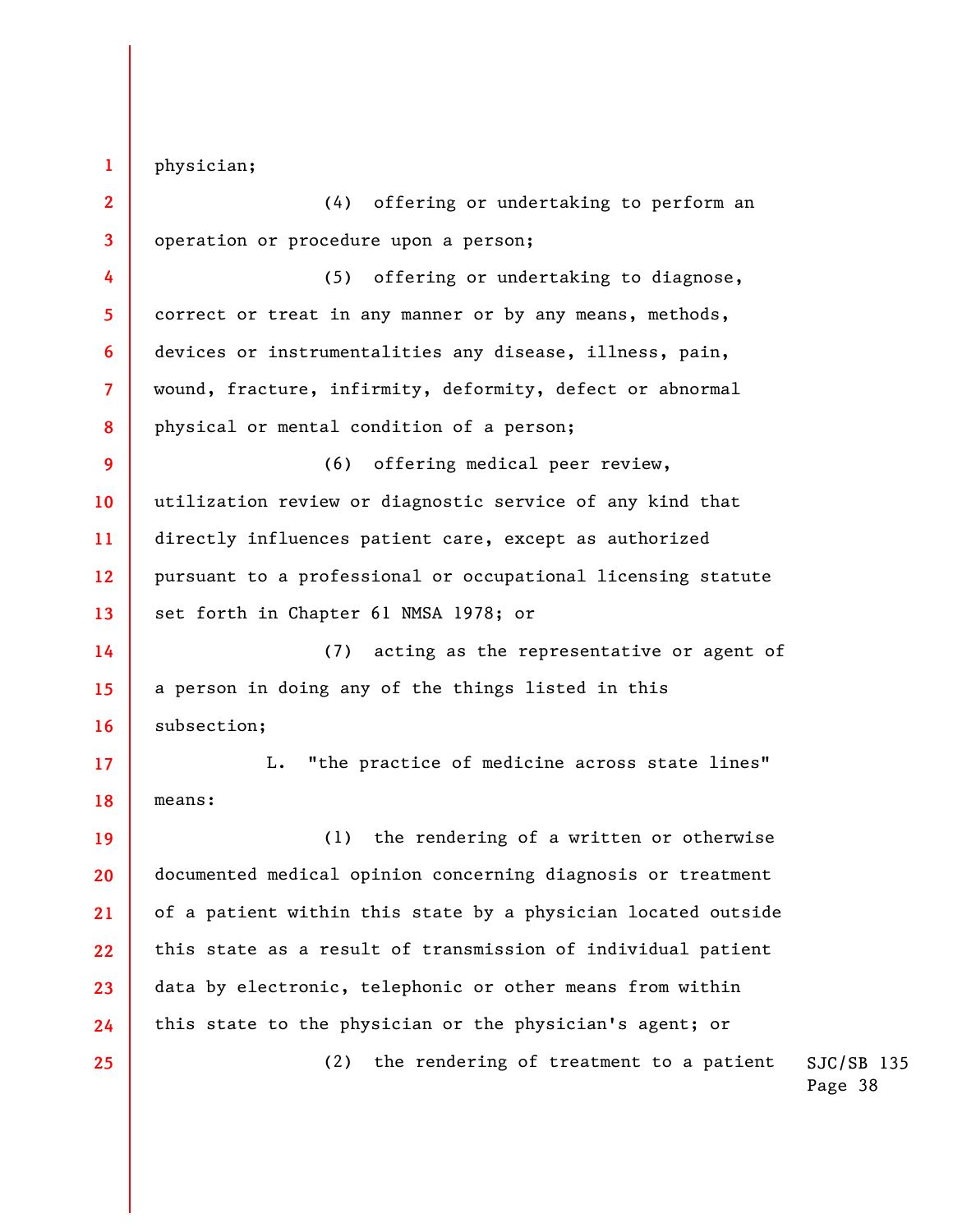within this state by a physician located outside this state as a result of transmission of individual patient data by electronic, telephonic or other means from within this state to the physician or the physician's agent;

M. "sexual contact" means touching the primary genital area, groin, anus, buttocks or breast of a patient or allowing a patient to touch another's primary genital area, groin, anus, buttocks or breast in a manner that is commonly recognized as outside the scope of acceptable medical practice;

**11 12 13 14 15 16**  N. "sexual penetration" means sexual intercourse, cunnilingus, fellatio or anal intercourse, whether or not there is any emission, or introducing any object into the genital or anal openings of another in a manner that is commonly recognized as outside the scope of acceptable medical practice; and

O. "United States" means the fifty states, its territories and possessions and the District of Columbia."

SECTION 17. Section 61-6-31 NMSA 1978 (being Laws 1989, Chapter 269, Section 27, as amended) is amended to read:

"61-6-31. DISPOSITION OF FUNDS--NEW MEXICO MEDICAL BOARD FUND CREATED--METHOD OF PAYMENTS.--

**23 24**  A. There is created the "New Mexico medical board fund".

**25** 

**1** 

**2** 

**3** 

**4** 

**5** 

**6** 

**7** 

**8** 

**9** 

**10** 

**17** 

**18** 

**19** 

**20** 

**21** 

**22** 

B. All funds received by the board and money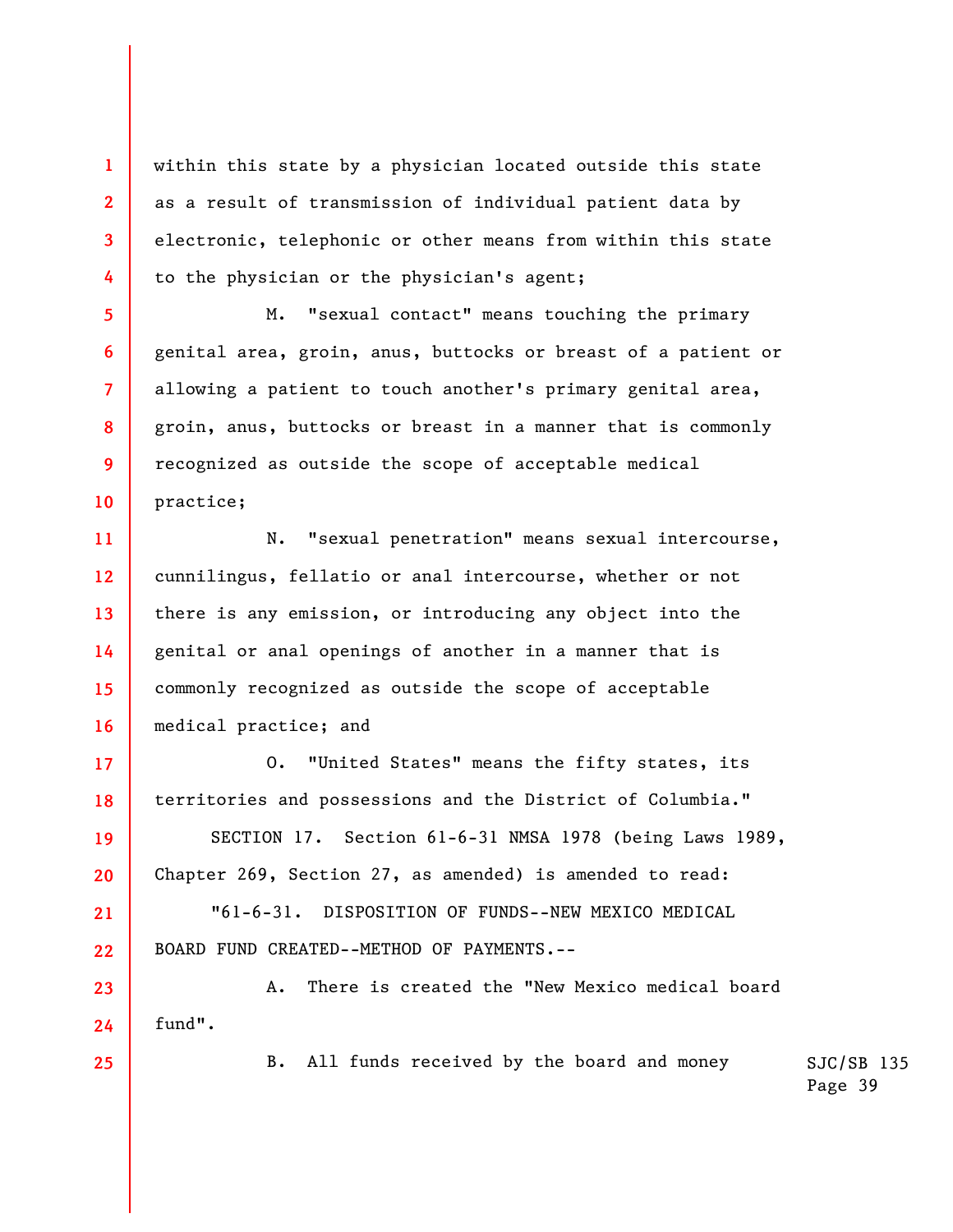collected under the Medical Practice Act, the Physician Assistant Act, the Anesthesiologist Assistants Act, the Genetic Counseling Act, the Polysomnography Practice Act, the Impaired Health Care Provider Act, the Naturopathic Doctors' Practice Act and the Naprapathic Practice Act shall be deposited with the state treasurer, who shall place the same to the credit of the New Mexico medical board fund.

**8 9 10 11 12 13**  C. All payments out of the fund shall be made on vouchers issued and signed by the secretary-treasurer of the board or the designee of the secretary-treasurer upon warrants drawn by the department of finance and administration in accordance with the budget approved by that department.

**14 15 16 17**  D. All amounts in the New Mexico medical board fund shall be subject to the order of the board and shall be used only for the purpose of meeting necessary expenses incurred in:

**18 19 20 21 22 23 24**  (1) the performance of the provisions of the Medical Practice Act, the Physician Assistant Act, the Anesthesiologist Assistants Act, the Genetic Counseling Act, the Polysomnography Practice Act, the Impaired Health Care Provider Act, the Naturopathic Doctors' Practice Act and the Naprapathic Practice Act and the duties and powers imposed by those acts;

**25** 

**1** 

**2** 

**3** 

**4** 

**5** 

**6** 

**7** 

SJC/SB 135 (2) the promotion of medical education and

Page 40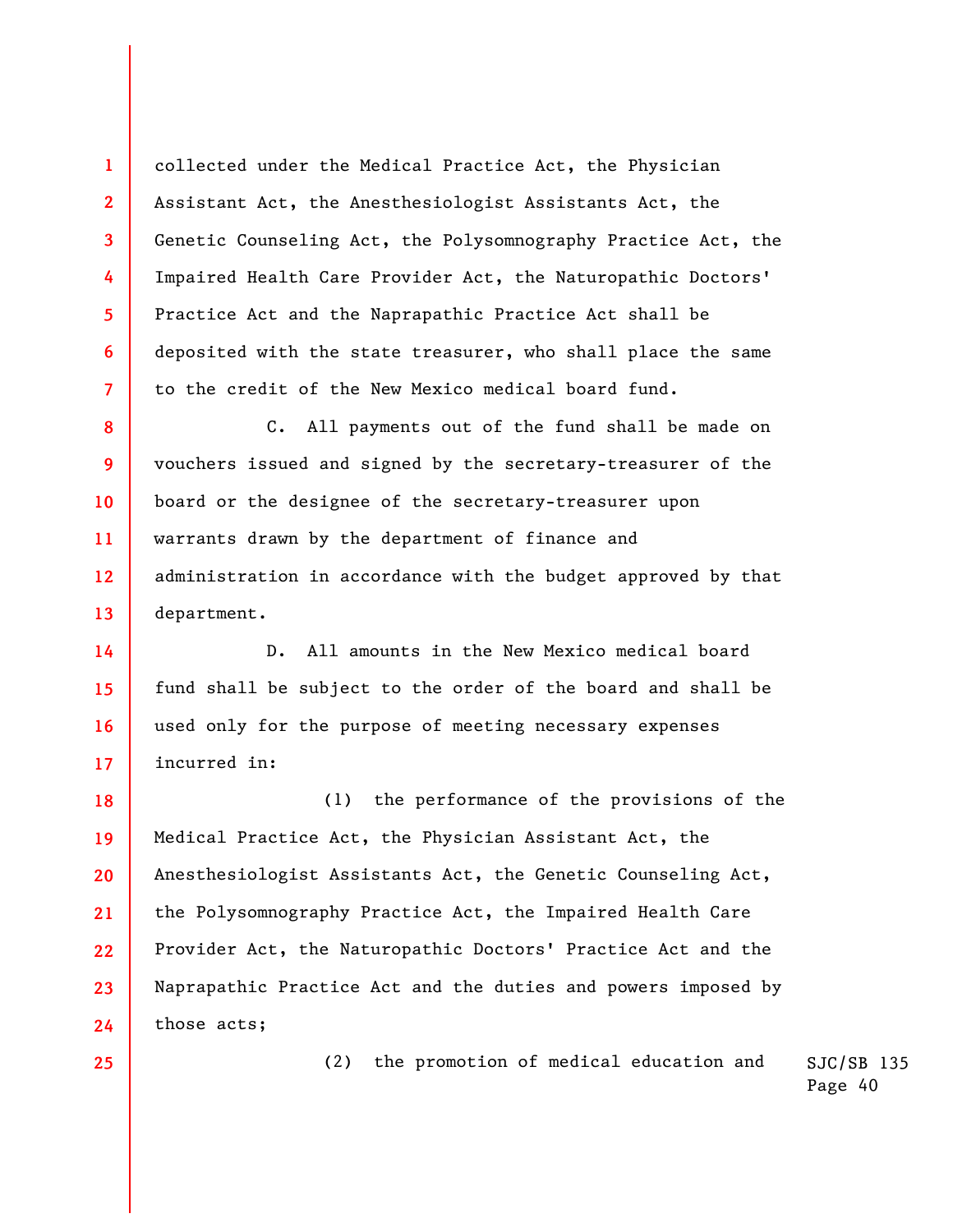standards in this state within the budgetary limits; and (3) efforts to recruit and retain medical doctors for practice in New Mexico.

**1** 

**2** 

**3** 

**22** 

**23** 

**4 5 6 7 8 9 10 11 12 13 14 15 16 17 18 19**  E. All funds that may have accumulated to the credit of the board under any previous law shall be transferred to the New Mexico medical board fund and shall continue to be available for use by the board in accordance with the provisions of the Medical Practice Act, the Physician Assistant Act, the Anesthesiologist Assistants Act, the Genetic Counseling Act, the Polysomnography Practice Act, the Impaired Health Care Provider Act, the Naturopathic Doctors' Practice Act and the Naprapathic Practice Act. All money unused at the end of the fiscal year shall not revert, but shall remain in the fund for use in accordance with the provisions of the Medical Practice Act, the Physician Assistant Act, the Anesthesiologist Assistants Act, the Genetic Counseling Act, the Polysomnography Practice Act, the Impaired Health Care Provider Act, the Naturopathic Doctors' Practice Act and the Naprapathic Practice Act."

**20 21**  SECTION 18. Section 61-35-2 NMSA 1978 (being Laws 2009, Chapter 141, Section 2) is amended to read:

"61-35-2. DEFINITIONS.--As used in the Unlicensed Health Care Practice Act:

SJC/SB 135 **24 25**  A. "complementary and alternative health care practitioner" means an individual who provides complementary

Page 41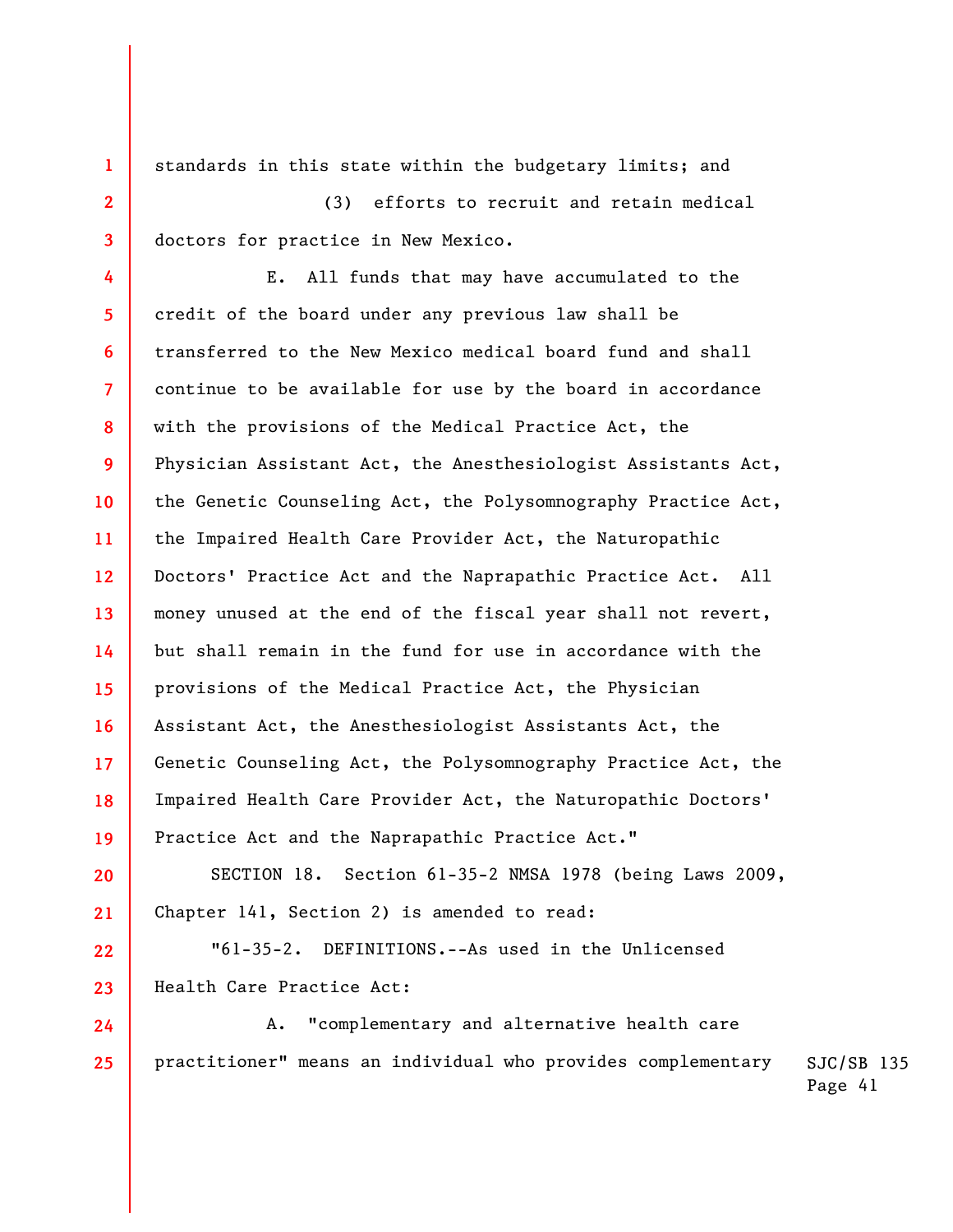**1**  and alternative health care services;

| $\overline{2}$ | "complementary and alternative health care<br><b>B.</b>   |             |
|----------------|-----------------------------------------------------------|-------------|
| 3              | service" means the broad domain of complementary and      |             |
| 4              | alternative healing methods and treatments including the  |             |
| 5              | following practices and excluding the practice of         |             |
| 6              | naturopathic medicine by an individual licensed as a      |             |
| $\overline{7}$ | naturopathic doctor pursuant to the Naturopathic Doctors' |             |
| 8              | Practice Act:                                             |             |
| 9              | anthroposophy;<br>(1)                                     |             |
| 10             | aromatherapy;<br>(2)                                      |             |
| 11             | ayurveda;<br>(3)                                          |             |
| 12             | culturally traditional healing<br>(4)                     |             |
| 13             | practices, including practices by a curandera, sobadora,  |             |
| 14             | partera, medica and arbolaira, and healing traditions,    |             |
| 15             | including plant medicines and foods, prayer, ceremony and |             |
| 16             | song;                                                     |             |
| 17             | detoxification practices and therapies;<br>(5)            |             |
| 18             | (6)<br>energetic healing;                                 |             |
| 19             | folk practices;<br>(7)                                    |             |
| 20             | Gerson therapy and colostrum therapy;<br>(8)              |             |
| 21             | healing practices utilizing food,<br>(9)                  |             |
| 22             | dietary supplements, nutrients and the physical forces of |             |
| 23             | heat, cold, water, touch and light;                       |             |
| 24             | healing touch;<br>(10)                                    |             |
| 25             | herbology or herbalism;<br>(11)                           | S.          |
|                |                                                           | $P_{\rm s}$ |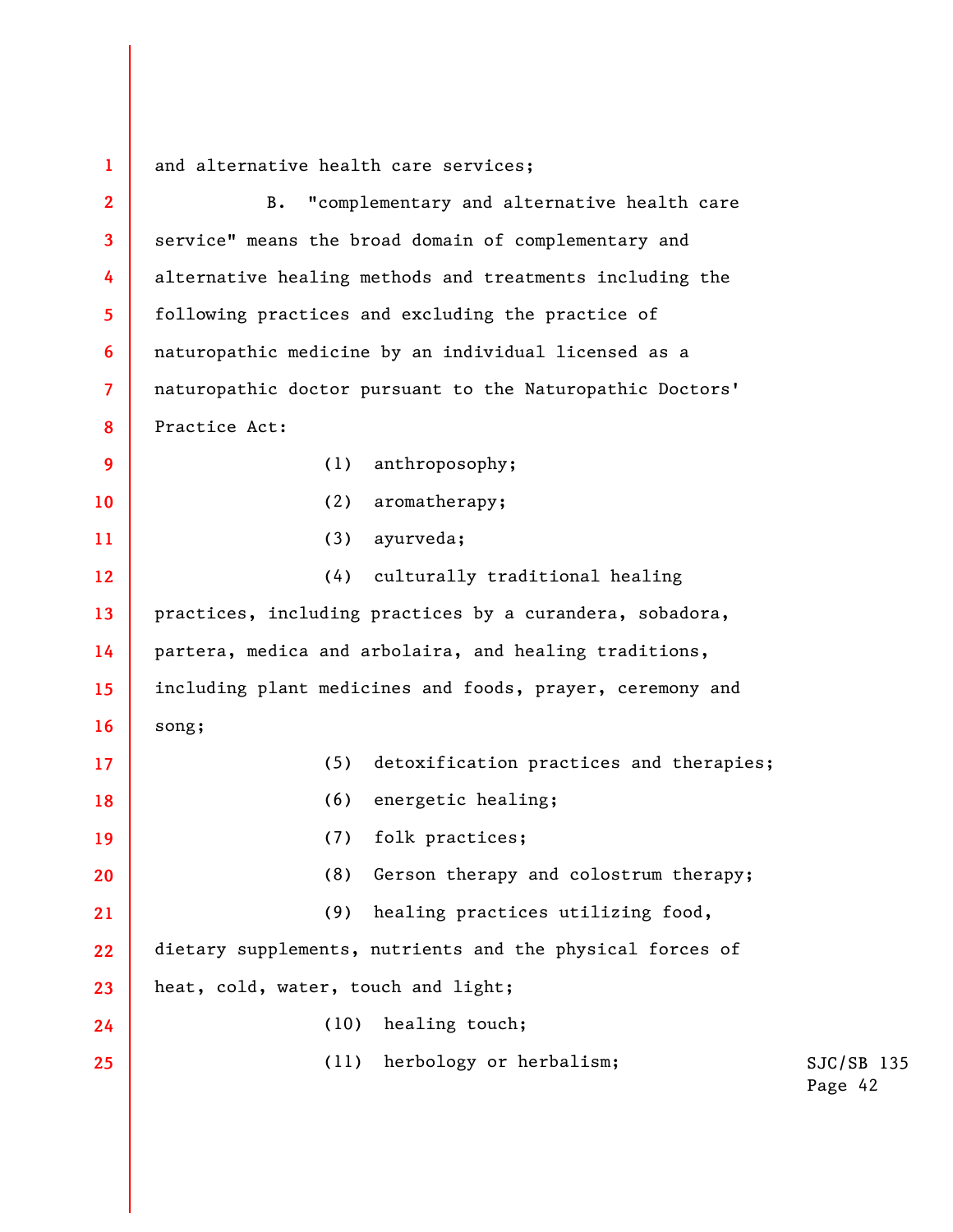| $\mathbf{1}$   | (12)<br>homeopathy;                                           |              |
|----------------|---------------------------------------------------------------|--------------|
| $\mathbf{2}$   | (13)<br>meditation;                                           |              |
| 3              | (14)<br>mind-body healing practices;                          |              |
| 4              | (15)<br>naturopathy; provided that                            |              |
| 5              | "naturopathy" does not include the practice of naturopathic   |              |
| 6              | medicine by an individual licensed as a naturopathic doctor   |              |
| $\overline{7}$ | pursuant to the Naturopathic Doctors' Practice Act;           |              |
| 8              | (16)<br>nondiagnostic iridology;                              |              |
| 9              | noninvasive instrumentalities;<br>(17)                        |              |
| 10             | (18)<br>polarity therapy; and                                 |              |
| 11             | holistic kinesiology and other muscle<br>(19)                 |              |
| 12             | testing techniques;                                           |              |
| 13             | C. "controlled substance" means a drug or                     |              |
| 14             | substance listed in Schedules I through V of the Controlled   |              |
| 15             | Substances Act or rules adopted pursuant to that act;         |              |
| 16             | "conventional medical diagnosis" means a<br>$D$ .             |              |
| 17             | medical term that is commonly used and understood in          |              |
| 18             | conventional western medicine;                                |              |
| 19             | "dangerous drug" means a drug that is required<br>Ε.          |              |
| 20             | by an applicable federal or state law or rule to be dispensed |              |
| 21             | pursuant to a prescription; that is restricted to use by      |              |
| 22             | licensed practitioners; or that is required by federal law to |              |
| 23             | be labeled with any of the following statements prior to      |              |
| 24             | being dispensed or delivered:                                 |              |
| 25             | federal law prohibits<br>"Caution:<br>(1)                     | $SJC/SB$ 135 |

Page 43